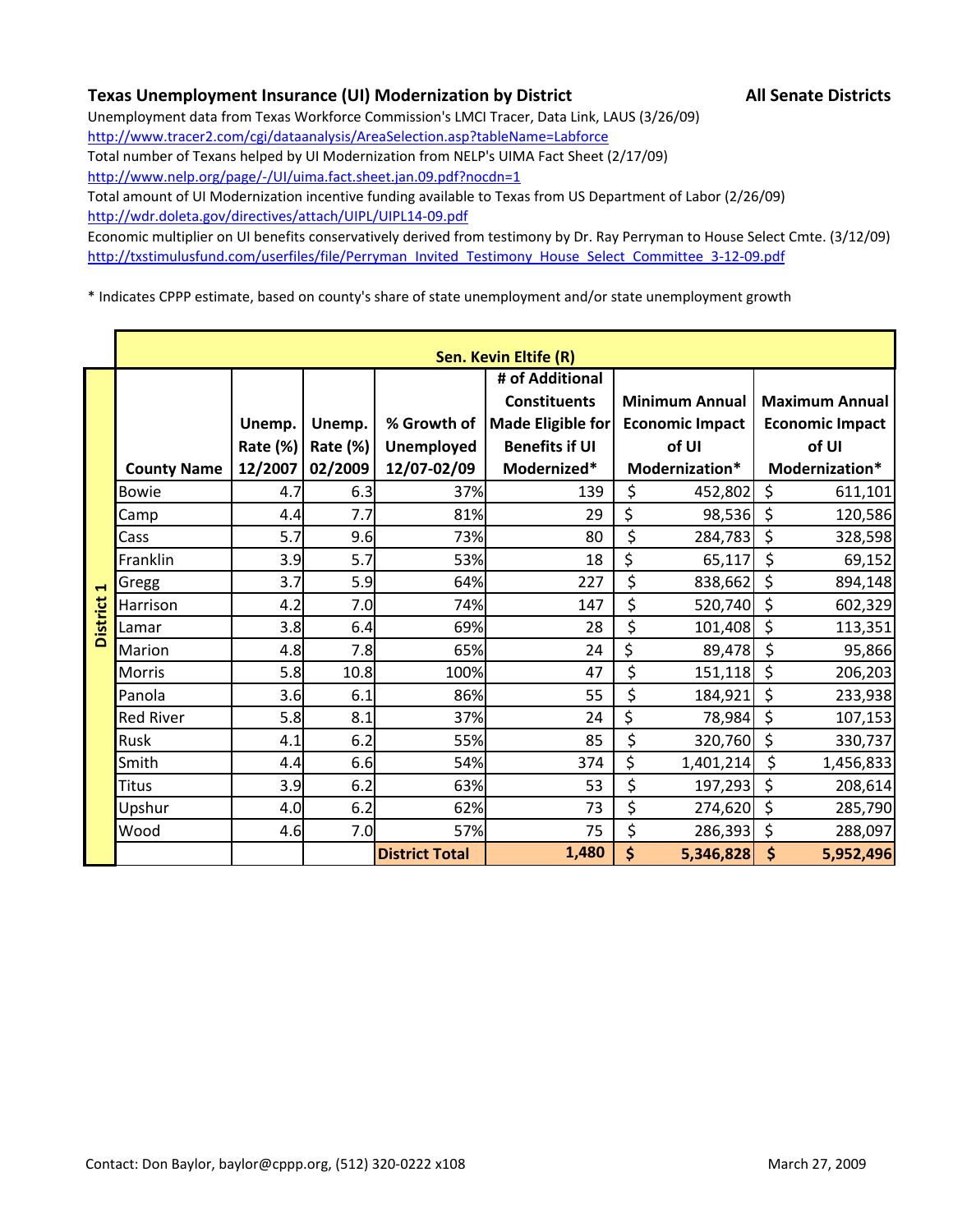|                 |                    |                 |          |                       | Sen. Bob Deuell (R)               |                  |                    |                        |
|-----------------|--------------------|-----------------|----------|-----------------------|-----------------------------------|------------------|--------------------|------------------------|
|                 |                    |                 |          |                       | # of Additional                   |                  |                    |                        |
|                 |                    |                 |          |                       | <b>Constituents</b>               | Minimum Annual   |                    | <b>Maximum Annual</b>  |
|                 |                    | Unemp.          | Unemp.   | % Growth of           | Made Eligible for Economic Impact |                  |                    | <b>Economic Impact</b> |
|                 |                    | <b>Rate (%)</b> | Rate (%) | Unemployed            | <b>Benefits if UI</b>             | of UI            |                    | of UI                  |
|                 | <b>County Name</b> | 12/2007         | 02/2009  | 12/07-02/09           | Modernized*                       | Modernization*   |                    | Modernization*         |
|                 | <b>Dallas</b>      | 4.6             | 7.3      | 61%                   | 4,999                             | \$<br>18,727,181 | \$                 | 19,439,125             |
| $\sim$          | Delta              | 4.6             | 7.0      | 51%                   | 9                                 | \$<br>33,161     | Ś                  | 36,012                 |
|                 | Fannin             | 5.0             | 7.6      | 57%                   | 61                                | \$<br>233,335    | \$                 | 234,631                |
| <b>District</b> | <b>Hopkins</b>     | 3.9             | 5.1      | 33%                   | 43                                | \$<br>132,042    | \$                 | 196,851                |
|                 | Hunt               | 4.7             | 6.9      | 48%                   | 144                               | \$<br>518,521    | \$                 | 583,706                |
|                 | Kaufman            | 4.8             | 7.4      | 54%                   | 192                               | \$<br>718,695    | \$                 | 748,301                |
|                 | Rains              | 4.6             | 6.8      | 57%                   | 20                                | \$<br>77,175     | \$                 | 78,210                 |
|                 | Rockwall           | 3.8             | 6.5      | 72%                   | 151                               | \$<br>536,647    | \$                 | 614,990                |
|                 | Smith              | 4.4             | 6.6      | 54%                   | 374                               | \$<br>1,401,214  | \$                 | 1,456,833              |
|                 | Van Zandt          | 3.9             | 5.9      | 56%                   | 88                                | \$<br>333,421    | \$                 | 341,563                |
|                 |                    |                 |          | <b>District Total</b> | 6,083                             | \$<br>22,711,392 | $\dot{\mathsf{s}}$ | 23,730,223             |

|                 |                    |                 |                 |                       | <b>Sen. Robert Nichols (R)</b>         |                                                 |                        |
|-----------------|--------------------|-----------------|-----------------|-----------------------|----------------------------------------|-------------------------------------------------|------------------------|
|                 |                    |                 |                 |                       | # of Additional<br><b>Constituents</b> | <b>Minimum Annual</b>                           | <b>Maximum Annual</b>  |
|                 |                    | Unemp.          | Unemp.          |                       |                                        | % Growth of   Made Eligible for Economic Impact | <b>Economic Impact</b> |
|                 |                    | <b>Rate (%)</b> | <b>Rate (%)</b> | <b>Unemployed</b>     | <b>Benefits if UI</b>                  | of UI                                           | of UI                  |
|                 | <b>County Name</b> | 12/2007         | 02/2009         | 12/07-02/09           | Modernized*                            | Modernization*                                  | Modernization*         |
|                 | Anderson           | 5.0             | 7.1             | 46%                   | 79                                     | \$<br>276,746                                   | \$<br>323,004          |
|                 | Angelina           | 4.8             | 6.4             | 33%                   | 122                                    | \$<br>376,229                                   | $\zeta$<br>555,647     |
|                 | Cherokee           | 5.2             | 7.9             | 54%                   | 92                                     | \$<br>343,671                                   | $\zeta$<br>357,691     |
|                 | Hardin             | 5.2             | 6.9             | 33%                   | 87                                     | \$<br>270,716                                   | \$<br>397,238          |
| m               | Henderson          | 4.5             | 7.4             | 68%                   | 160                                    | \$<br>578,403                                   | \$<br>640,917          |
|                 | Jasper             | 6.2             | 8.5             | 39%                   | 68                                     | \$<br>226,702                                   | \$<br>296,050          |
| <b>District</b> | Montgomery         | 3.7             | 5.9             | 61%                   | 719                                    | \$<br>2,704,443                                 | \$<br>2,783,133        |
|                 | Nacogdoches        | 3.8             | 5.3             | 41%                   | 84                                     | \$<br>285,187                                   | \$<br>359,237          |
|                 | Newton             | 7.2             | 10.1            | 46%                   | 33                                     | \$<br>116,366                                   | $\zeta$<br>135,874     |
|                 | Polk               | 7.3             | 8.0             | 11%                   | 49                                     | \$<br>82,602                                    | $\zeta$<br>293,841     |
|                 | Sabine             | 8.2             | 13.1            | 64%                   | 28                                     | \$<br>101,629                                   | \$<br>108,528          |
|                 | San Augustine      | 5.4             | 8.8             | 57%                   | 17                                     | \$<br>66,323                                    | \$<br>67,164           |
|                 | San Jacinto        | 5.2             | 7.2             | 41%                   | 39                                     | \$<br>130,836                                   | \$<br>163,711          |
|                 | Shelby             | 4.2             | 6.0             | 47%                   | 40                                     | \$<br>143,498                                   | \$<br>164,816          |
|                 | Smith              | 4.4             | 6.6             | 54%                   | 374                                    | \$<br>1,401,214                                 | \$<br>1,456,833        |
|                 | Tyler              | 6.3             | 8.3             | 35%                   | 34                                     | \$<br>108,528                                   | \$<br>154,653          |
|                 |                    |                 |                 | <b>District Total</b> | 2,027                                  | \$<br>7,213,093                                 | \$<br>8,258,339        |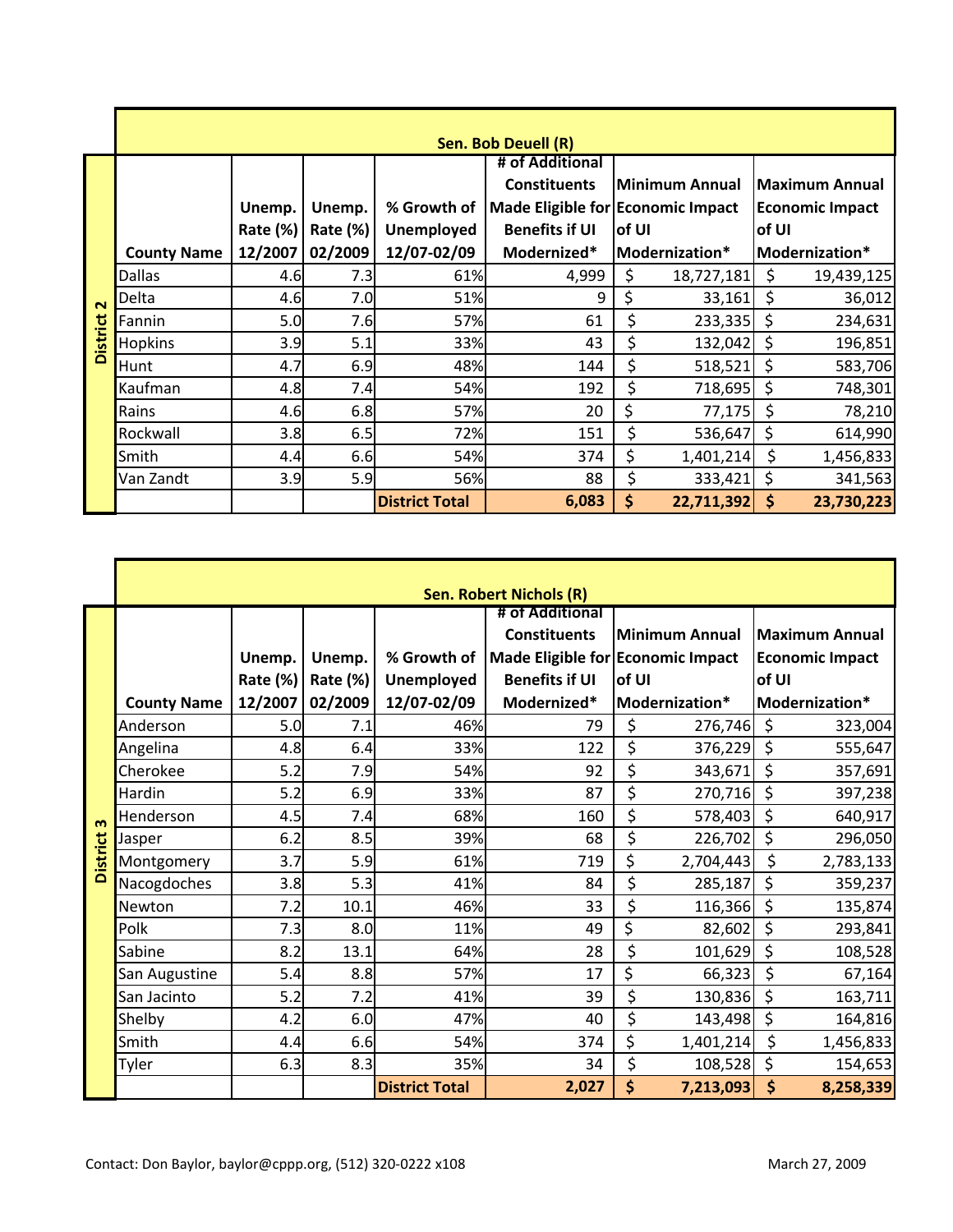|        |                    |                               |                               |                                                 | <b>Sen Tommy Williams (R)</b>                                                                    |        |                                                |        |                                                                   |
|--------|--------------------|-------------------------------|-------------------------------|-------------------------------------------------|--------------------------------------------------------------------------------------------------|--------|------------------------------------------------|--------|-------------------------------------------------------------------|
|        | <b>County Name</b> | Unemp.<br>Rate (%)<br>12/2007 | Unemp.<br>Rate (%)<br>02/2009 | % Growth of<br><b>Unemployed</b><br>12/07-02/09 | <b>Constituents</b><br>Made Eligible for Economic Impact<br><b>Benefits if UI</b><br>Modernized* | lof UI | <b>Minimum Annual</b><br><b>Modernization*</b> | lof UI | <b>Maximum Annual</b><br><b>Economic Impact</b><br>Modernization* |
| d<br>ಕ | Chambers           | 5.0                           | 7.7                           | 58%                                             | 64                                                                                               |        | 244,131                                        | Ś      | 245,393                                                           |
| Distri | <b>Harris</b>      | 4.2                           | 6.3                           | 52%                                             | 6,934                                                                                            | \$     | 25,610,735                                     | Ś      | 27,323,692                                                        |
|        | Jefferson          | 6.1                           | 8.8                           | 46%                                             | 537                                                                                              | Ş      | 1,888,985                                      | S      | 2,211,983                                                         |
|        | Liberty            | 5.3                           | 8.3                           | 60%                                             | 154                                                                                              |        | 580,392                                        |        | 592,079                                                           |
|        | Montgomery         | 3.7                           | 5.9                           | 61%                                             | 719                                                                                              | \$     | 2,704,443                                      | S      | 2,783,133                                                         |
|        | Orange             | 5.8                           | 8.8                           | 54%                                             | 208                                                                                              | \$     | 778,385                                        | \$     | 809,499                                                           |
|        |                    |                               |                               | <b>District Total</b>                           | 8,616                                                                                            | \$     | 31,807,071                                     | S      | 33,965,780                                                        |

|                 |                    |          |          |                       | Sen. Steve Ogden (R)                 |       |                |       |                        |
|-----------------|--------------------|----------|----------|-----------------------|--------------------------------------|-------|----------------|-------|------------------------|
|                 |                    |          |          |                       | or Additional<br><b>Constituents</b> |       | Minimum Annual |       | <b>Maximum Annual</b>  |
|                 |                    | Unemp.   | Unemp.   | % Growth of           | Made Eligible for Economic Impact    |       |                |       | <b>Economic Impact</b> |
|                 |                    | Rate (%) | Rate (%) | <b>Unemployed</b>     | <b>Benefits if UI</b>                | of UI |                | of UI |                        |
|                 | <b>County Name</b> | 12/2007  | 02/2009  | 12/07-02/09           | Modernized*                          |       | Modernization* |       | Modernization*         |
|                 | <b>Brazos</b>      | 3.3      | 4.4      | 38%                   | 209                                  | \$    | 685,533        | \$    | 912,012                |
|                 | Burleson           | 3.9      | 6.1      | 63%                   | 30                                   | \$    | 110,688        | \$    | 116,969                |
|                 | Freestone          | 3.8      | 5.0      | 39%                   | 27                                   | \$    | 88,631         | \$    | 115,327                |
| <b>LO</b>       | Grimes             | 4.6      | 6.6      | 50%                   | 40                                   | \$    | 145,307        | \$    | 160,177                |
|                 | Houston            | 5.6      | 7.7      | 40%                   | 32                                   | \$    | 107,322        | \$    | 137,420                |
| <b>District</b> | Lee                | 3.5      | 6.4      | 86%                   | 38                                   | \$    | 128,362        | \$    | 162,189                |
|                 | Leon               | 4.2      | 5.7      | 40%                   | 23                                   | \$    | 75,969         | \$    | 97,432                 |
|                 | Limestone          | 4.2      | 5.6      | 38%                   | 31                                   | \$    | 100,690        | \$    | 134,106                |
|                 | Madison            | 4.4      | 6.4      | 46%                   | 17                                   | \$    | 59,087         | \$    | 68,931                 |
|                 | Milam              | 4.4      | 10.8     | 155%                  | 102                                  | \$    | 294,283        | \$    | 487,772                |
|                 | Robertson          | 4.0      | 7.4      | 92%                   | 37                                   | \$    | 121,071        | \$    | 158,571                |
|                 | Trinity            | 4.8      | 7.6      | 62%                   | 27                                   | \$    | 99,420         | \$    | 104,307                |
|                 | Walker             | 4.6      | 6.2      | 38%                   | 83                                   | \$    | 270,113        | \$    | 359,900                |
|                 | Williamson         | 3.8      | 6.8      | 85%                   | 903                                  | \$    | 3,053,960      | \$    | 3,840,676              |
|                 |                    |          |          | <b>District Total</b> | 1,598                                | \$    | 5,340,436      | \$    | 6,855,789              |

r

۷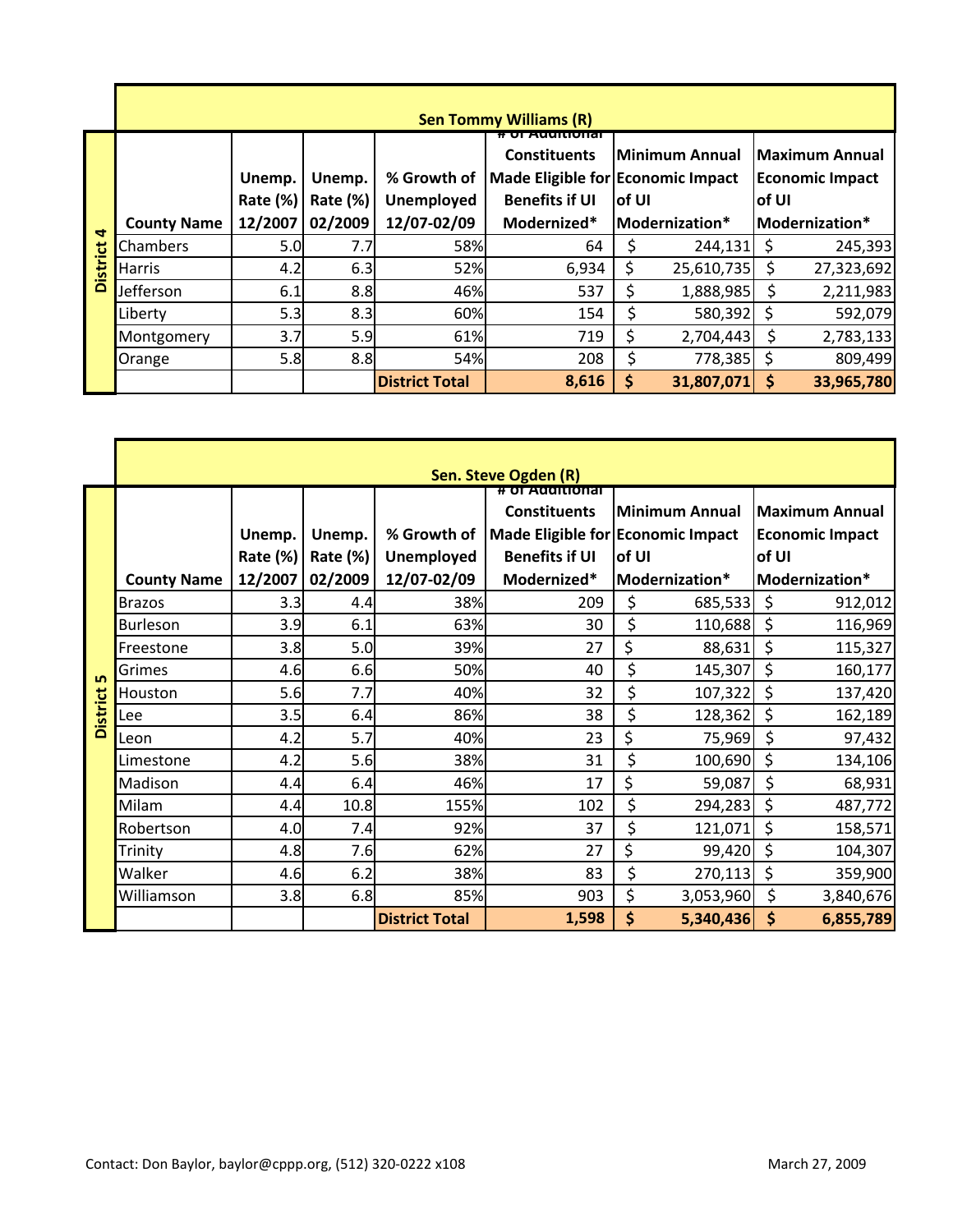|                 |                    | <b>Sen. Mario Gallegos (D)</b> |          |                       |                                                 |        |                               |        |                        |  |  |  |  |
|-----------------|--------------------|--------------------------------|----------|-----------------------|-------------------------------------------------|--------|-------------------------------|--------|------------------------|--|--|--|--|
|                 |                    |                                |          |                       | # of Additional                                 |        |                               |        |                        |  |  |  |  |
|                 |                    |                                |          |                       | <b>Constituents</b>                             |        | Minimum Annual Maximum Annual |        |                        |  |  |  |  |
| $\omega$        |                    | Unemp.                         | Unemp.   |                       | % Growth of   Made Eligible for Economic Impact |        |                               |        | <b>Economic Impact</b> |  |  |  |  |
|                 |                    | Rate (%)                       | Rate (%) | Unemployed            | <b>Benefits if UI</b>                           | lof UI |                               | lof UI |                        |  |  |  |  |
| <b>District</b> | <b>County Name</b> | 12/2007                        | 02/2009  | 12/07-02/09           | Modernized*                                     |        | Modernization*                |        | Modernization*         |  |  |  |  |
|                 | <b>Harris</b>      | 4.2                            | 6.3      | 52%                   | 6,934                                           |        | 25,610,735                    |        | 27,323,692             |  |  |  |  |
|                 |                    |                                |          | <b>District Total</b> | 6,934                                           |        | 25,610,735                    |        | 27,323,692             |  |  |  |  |

| District   |                    | Rate (%)            | Rate (%)        | Unemployed            | <b>Benefits if UI</b>                | of UI                 |            | of UI              |                        |
|------------|--------------------|---------------------|-----------------|-----------------------|--------------------------------------|-----------------------|------------|--------------------|------------------------|
|            | <b>County Name</b> | 12/2007             | 02/2009         | 12/07-02/09           | Modernized*                          | Modernization*        |            |                    | Modernization*         |
|            | Harris             | 4.2                 | 6.3             | 52%                   | 6,934                                | \$                    | 25,610,735 | \$                 | 27,323,692             |
|            |                    |                     |                 | <b>District Total</b> | 6,934                                | \$                    | 25,610,735 | $\dot{\mathsf{S}}$ | 27,323,692             |
|            |                    |                     |                 |                       |                                      |                       |            |                    |                        |
|            |                    |                     |                 |                       |                                      |                       |            |                    |                        |
|            |                    |                     |                 |                       |                                      |                       |            |                    |                        |
|            |                    |                     |                 |                       | Sen. Dan Patrick (R)                 |                       |            |                    |                        |
|            |                    |                     |                 |                       | <u> : Eoi d'Aveloi III (oi 1771)</u> |                       |            |                    |                        |
|            |                    |                     |                 | % Growth of           | <b>Constituents</b>                  | <b>Minimum Annual</b> |            |                    | <b>Maximum Annual</b>  |
| District 7 |                    | Unemp.              | Unemp.          |                       | Made Eligible for Economic Impact    |                       |            |                    | <b>Economic Impact</b> |
|            |                    | Rate (%)<br>12/2007 | <b>Rate (%)</b> | Unemployed            | <b>Benefits if UI</b>                | of UI                 |            | of UI              |                        |
|            |                    |                     | 02/2009         | 12/07-02/09           | Modernized*                          | Modernization*        |            |                    | Modernization*         |
|            | <b>County Name</b> |                     |                 |                       |                                      |                       |            |                    |                        |
|            | Harris             | 4.2                 | 6.3             | 52%                   | 6,934                                | \$                    | 25,610,735 | \$                 | 27,323,692             |
|            |                    |                     |                 | <b>District Total</b> | 6,934                                | \$                    | 25,610,735 | $\mathsf{\$}$      | 27,323,692             |
|            |                    |                     |                 |                       |                                      |                       |            |                    |                        |
|            |                    |                     |                 |                       |                                      |                       |            |                    |                        |
|            |                    |                     |                 |                       |                                      |                       |            |                    |                        |
|            |                    |                     |                 |                       | <b>Sen. Florence Shapiro (R)</b>     |                       |            |                    |                        |
|            |                    |                     |                 |                       | # of Additional                      |                       |            |                    |                        |
|            |                    |                     |                 |                       | <b>Constituents</b>                  | <b>Minimum Annual</b> |            |                    | <b>Maximum Annual</b>  |
|            |                    | Unemp.              | Unemp.          | % Growth of           | Made Eligible for Economic Impact    |                       |            |                    | <b>Economic Impact</b> |
|            |                    | Rate (%)            | Rate (%)        | Unemployed            | <b>Benefits if UI</b>                | of UI                 |            | of UI              |                        |
| District 8 | <b>County Name</b> | 12/2007             | 02/2009         | 12/07-02/09           | Modernized*                          | Modernization*        |            |                    | Modernization*         |

|                 |                    |          |          |                       | Sen. Florence Shapiro (R) |                                                     |                                                 |
|-----------------|--------------------|----------|----------|-----------------------|---------------------------|-----------------------------------------------------|-------------------------------------------------|
|                 |                    |          |          |                       | # of Additional           |                                                     |                                                 |
|                 |                    | Unemp.   | Unemp.   | % Growth of           | <b>Constituents</b>       | Minimum Annual<br>Made Eligible for Economic Impact | <b>Maximum Annual</b><br><b>Economic Impact</b> |
| $\infty$        |                    | Rate (%) | Rate (%) | <b>Unemployed</b>     | <b>Benefits if UI</b>     | lof UI                                              | lof UI                                          |
| <b>District</b> | <b>County Name</b> | 12/2007  | 02/2009  | 12/07-02/09           | Modernized*               | Modernization*                                      | Modernization*                                  |
|                 | <b>Dallas</b>      | 4.6      | 7.3I     | 61%                   | 4,999                     | 18,727,181                                          | 19,439,125                                      |
|                 | Collin             | 3.9      | 6.6      | 71%                   | 1,642                     | 5,874,393                                           | 6,663,602                                       |
|                 |                    |          |          | <b>District Total</b> | 6,642                     | 24,601,574<br>\$                                    | 26,102,727                                      |

|                 |                    |                                                                      |        |                       | Sen. Chris Harris (R)                                                                                          |    |                |                                          |                |
|-----------------|--------------------|----------------------------------------------------------------------|--------|-----------------------|----------------------------------------------------------------------------------------------------------------|----|----------------|------------------------------------------|----------------|
|                 |                    | Unemp.                                                               | Unemp. | % Growth of           | <del># or Additiona</del><br><b>Minimum Annual</b><br><b>Constituents</b><br>Made Eligible for Economic Impact |    |                | Maximum Annual<br><b>Economic Impact</b> |                |
| മ               |                    | <b>Benefits if UI</b><br>Rate (%)<br>Rate (%)<br>Unemployed<br>of UI |        |                       |                                                                                                                |    | lof UI         |                                          |                |
| <b>District</b> | <b>County Name</b> | 02/2009<br>12/2007                                                   |        | 12/07-02/09           | Modernized*                                                                                                    |    | Modernization* |                                          | Modernization* |
|                 | Denton             | 3.8                                                                  | 6.4    | 67%                   | 1,321                                                                                                          |    | 4,814,355      |                                          | 5,273,242      |
|                 | Tarrant            | 4.1                                                                  | 6.7    | 66%                   | 3,623                                                                                                          |    | 13,283,387     |                                          | 14,374,498     |
|                 | <b>Dallas</b>      | 4.6                                                                  | 7.3    | 61%                   | 4,999                                                                                                          | Ş  | 18,727,181     |                                          | 19,439,125     |
|                 |                    |                                                                      |        | <b>District Total</b> | 9,944                                                                                                          | \$ | 36,824,924     |                                          | 39,086,864     |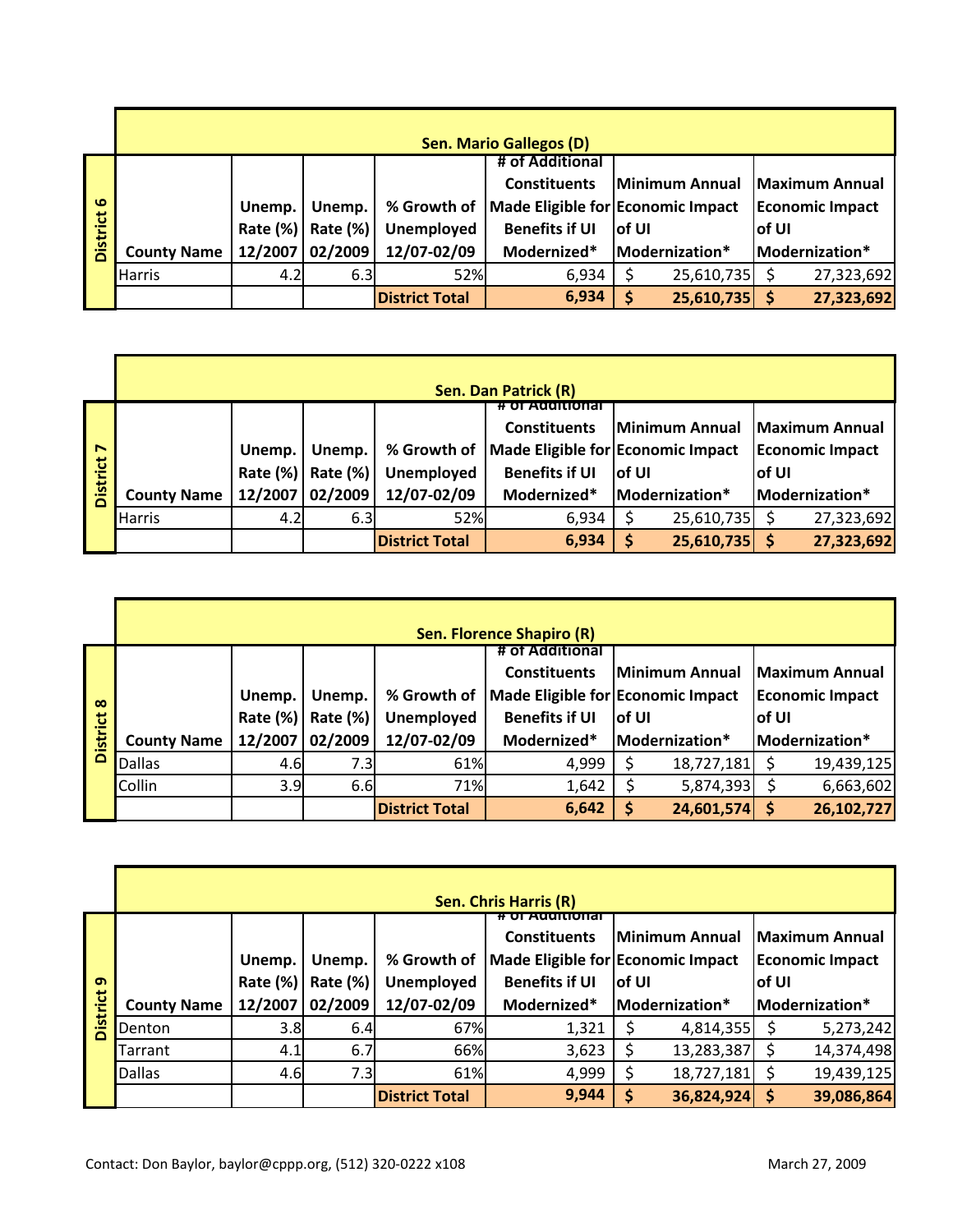|                 |                    |          |          |                       | Sen. Wendy R. Davis (D)           |        |                               |        |                        |
|-----------------|--------------------|----------|----------|-----------------------|-----------------------------------|--------|-------------------------------|--------|------------------------|
|                 |                    |          |          |                       | # of Additional                   |        |                               |        |                        |
|                 |                    |          |          |                       | <b>Constituents</b>               |        | Minimum Annual Maximum Annual |        |                        |
| $\overline{10}$ |                    | Unemp.   | Unemp.   | % Growth of           | Made Eligible for Economic Impact |        |                               |        | <b>Economic Impact</b> |
|                 |                    | Rate (%) | Rate (%) | <b>Unemployed</b>     | <b>Benefits if UI</b>             | lof UI |                               | lof UI |                        |
| <b>District</b> | <b>County Name</b> | 12/2007  | 02/2009  | 12/07-02/09           | Modernized*                       |        | Modernization*                |        | Modernization*         |
|                 | Tarrant            | 4.1      | 6.7      | 66%                   | 3,623                             |        | 13,283,387                    |        | 14,374,498             |
|                 |                    |          |          | <b>District Total</b> | 3,623                             |        | 13,283,387                    |        | 14,374,498             |

|                 |                    |                           |                    |                                  | Sen. Mike Jackson (R)                        |                                                               |                |        |                                                 |  |
|-----------------|--------------------|---------------------------|--------------------|----------------------------------|----------------------------------------------|---------------------------------------------------------------|----------------|--------|-------------------------------------------------|--|
| $\mathbf{1}$    |                    | Unemp.<br><b>Rate (%)</b> | Unemp.<br>Rate (%) | % Growth of<br><b>Unemployed</b> | <b>Constituents</b><br><b>Benefits if UI</b> | Minimum Annual<br>Made Eligible for Economic Impact<br>lof UI |                | lof UI | <b>Maximum Annual</b><br><b>Economic Impact</b> |  |
|                 | <b>County Name</b> | 12/2007                   | 02/2009            | 12/07-02/09                      | Modernized*                                  |                                                               | Modernization* |        | Modernization*                                  |  |
| <b>District</b> | <b>Brazoria</b>    | 4.5                       | 7.0                | 57%                              | 574                                          |                                                               | 2,186,231      |        | 2,198,948                                       |  |
|                 | Galveston          | 4.6                       | 8.2                | 81%                              | 760                                          |                                                               | 2,609,884      |        | 3,195,539                                       |  |
|                 | Harris             | 4.2                       | 6.3                | 52%                              | 6,934                                        | S                                                             | 25,610,735     |        | 27,323,692                                      |  |
|                 |                    |                           |                    | <b>District Total</b>            | 8,269                                        | S                                                             | 30,406,850     |        | 32,718,179                                      |  |

| 븝               |                    | Rate $(\%)$     | Rate $(\%)$      | Unemployed            | <b>Benefits if UI</b>             | of UI |                       | of UI |                        |  |  |  |
|-----------------|--------------------|-----------------|------------------|-----------------------|-----------------------------------|-------|-----------------------|-------|------------------------|--|--|--|
|                 | <b>County Name</b> | 12/2007         | 02/2009          | 12/07-02/09           | Modernized*                       |       | Modernization*        |       | Modernization*         |  |  |  |
| <b>District</b> | <b>Brazoria</b>    | 4.5             | 7.0 <sub>l</sub> | 57%                   | 574                               | Ş     | 2,186,231             | \$    | 2,198,948              |  |  |  |
|                 | Galveston          | 4.6             | 8.2              | 81%                   | 760                               | \$    | 2,609,884             | \$    | 3,195,539              |  |  |  |
|                 | Harris             | 4.2             | 6.3              | 52%                   | 6,934                             | \$    | 25,610,735            | \$    | 27,323,692             |  |  |  |
|                 |                    |                 |                  | <b>District Total</b> | 8,269                             | \$    | 30,406,850            | \$    | 32,718,179             |  |  |  |
|                 |                    |                 |                  |                       |                                   |       |                       |       |                        |  |  |  |
|                 |                    |                 |                  |                       |                                   |       |                       |       |                        |  |  |  |
|                 |                    |                 |                  |                       |                                   |       |                       |       |                        |  |  |  |
|                 |                    |                 |                  |                       | Sen. Jane Nelson (R)              |       |                       |       |                        |  |  |  |
|                 |                    |                 |                  |                       | # of Additional                   |       |                       |       |                        |  |  |  |
|                 |                    |                 |                  |                       | <b>Constituents</b>               |       | <b>Minimum Annual</b> |       | <b>Maximum Annual</b>  |  |  |  |
| 12              |                    | Unemp.          | Unemp.           | % Growth of           | Made Eligible for Economic Impact |       |                       |       | <b>Economic Impact</b> |  |  |  |
|                 |                    | <b>Rate (%)</b> | Rate (%)         | <b>Unemployed</b>     | <b>Benefits if UI</b>             | of UI |                       | of UI |                        |  |  |  |
| <b>District</b> | <b>County Name</b> | 12/2007         | 02/2009          | 12/07-02/09           | Modernized*                       |       | Modernization*        |       | Modernization*         |  |  |  |
|                 | Denton             | 3.8             | 6.4              | 67%                   | 1,321                             | \$    | 4,814,355             | \$    | 5,273,242              |  |  |  |
|                 | Tarrant            | 4.1             | 6.7              | 66%                   | 3,623                             | \$    | 13,283,387            | \$    | 14,374,498             |  |  |  |
|                 |                    |                 |                  |                       |                                   |       |                       |       |                        |  |  |  |

|                           |                    |                    |                    |                           | <b>Sen. Rodney Ellis (D)</b>                 |                                                               |                |                                                    |                |
|---------------------------|--------------------|--------------------|--------------------|---------------------------|----------------------------------------------|---------------------------------------------------------------|----------------|----------------------------------------------------|----------------|
| $\frac{3}{2}$<br>District |                    | Unemp.<br>Rate (%) | Unemp.<br>Rate (%) | % Growth of<br>Unemployed | <b>Constituents</b><br><b>Benefits if UI</b> | Minimum Annual<br>Made Eligible for Economic Impact<br>lof UI |                | Maximum Annual<br><b>Economic Impact</b><br>lof UI |                |
|                           | <b>County Name</b> | 12/2007            | 02/2009            | 12/07-02/09               | Modernized*                                  |                                                               | Modernization* |                                                    | Modernization* |
|                           | <b>Harris</b>      | 4.2                | 6.3                | 52%                       | 6,934                                        |                                                               | 25,610,735     |                                                    | 27,323,692     |
|                           | Fort Bend          | 3.9                | 6.1                | 57%                       | 914                                          |                                                               | 3,466,858      |                                                    | 3,507,094      |
|                           |                    |                    |                    | <b>District Total</b>     | 7,847                                        | \$                                                            | 29,077,593     |                                                    | 30,830,786     |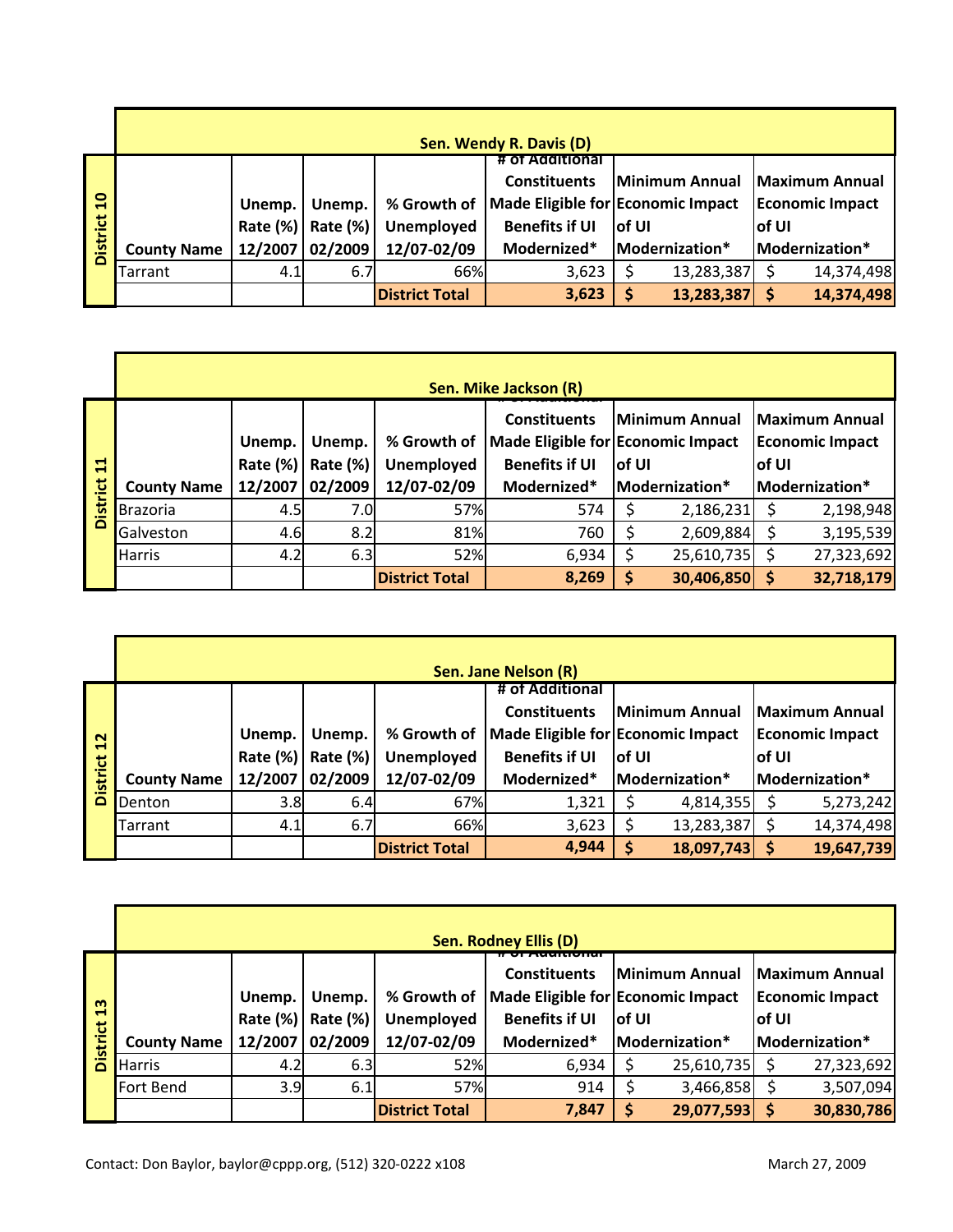|                                   |                    | Sen. Kirk Watson (D) |                    |                                  |                                                                                   |        |                               |        |                        |  |  |  |  |  |
|-----------------------------------|--------------------|----------------------|--------------------|----------------------------------|-----------------------------------------------------------------------------------|--------|-------------------------------|--------|------------------------|--|--|--|--|--|
| $\overline{a}$<br><b>District</b> |                    | Unemp.<br>Rate (%)   | Unemp.<br>Rate (%) | % Growth of<br><b>Unemployed</b> | <b>Constituents</b><br>Made Eligible for Economic Impact<br><b>Benefits if UI</b> | lof UI | Minimum Annual Maximum Annual | lof UI | <b>Economic Impact</b> |  |  |  |  |  |
|                                   | <b>County Name</b> | 12/2007              | 02/2009            | 12/07-02/09                      | Modernized*                                                                       |        | Modernization*                |        | Modernization*         |  |  |  |  |  |
|                                   | <b>Travis</b>      | 3.6                  | 6.0                | 71%                              | 2,034                                                                             |        | 7,290,795                     |        | 8,239,666              |  |  |  |  |  |
|                                   |                    |                      |                    | <b>District Total</b>            | 2,034                                                                             |        | 7,290,795                     |        | 8,239,666              |  |  |  |  |  |

|                       |                    |                    |                    |                                  | Sen. John Whitmire (R)                                          |                                             |                |                                                                   |                |
|-----------------------|--------------------|--------------------|--------------------|----------------------------------|-----------------------------------------------------------------|---------------------------------------------|----------------|-------------------------------------------------------------------|----------------|
| 15<br><b>District</b> |                    | Unemp.<br>Rate (%) | Unemp.<br>Rate (%) | % Growth of<br><b>Unemployed</b> | # of Additional<br><b>Constituents</b><br><b>Benefits if UI</b> | Made Eligible for Economic Impact<br>lof UI |                | Minimum Annual Maximum Annual<br><b>Economic Impact</b><br>lof UI |                |
|                       | <b>County Name</b> | 12/2007            | 02/2009            | 12/07-02/09                      | Modernized*                                                     |                                             | Modernization* |                                                                   | Modernization* |
|                       | Harris             | 4.2                | 6.3                | 52%                              | 6,934                                                           |                                             | 25,610,735     |                                                                   | 27,323,692     |
|                       |                    |                    |                    | <b>District Total</b>            | 6,934                                                           | S                                           | 25,610,735     |                                                                   | 27,323,692     |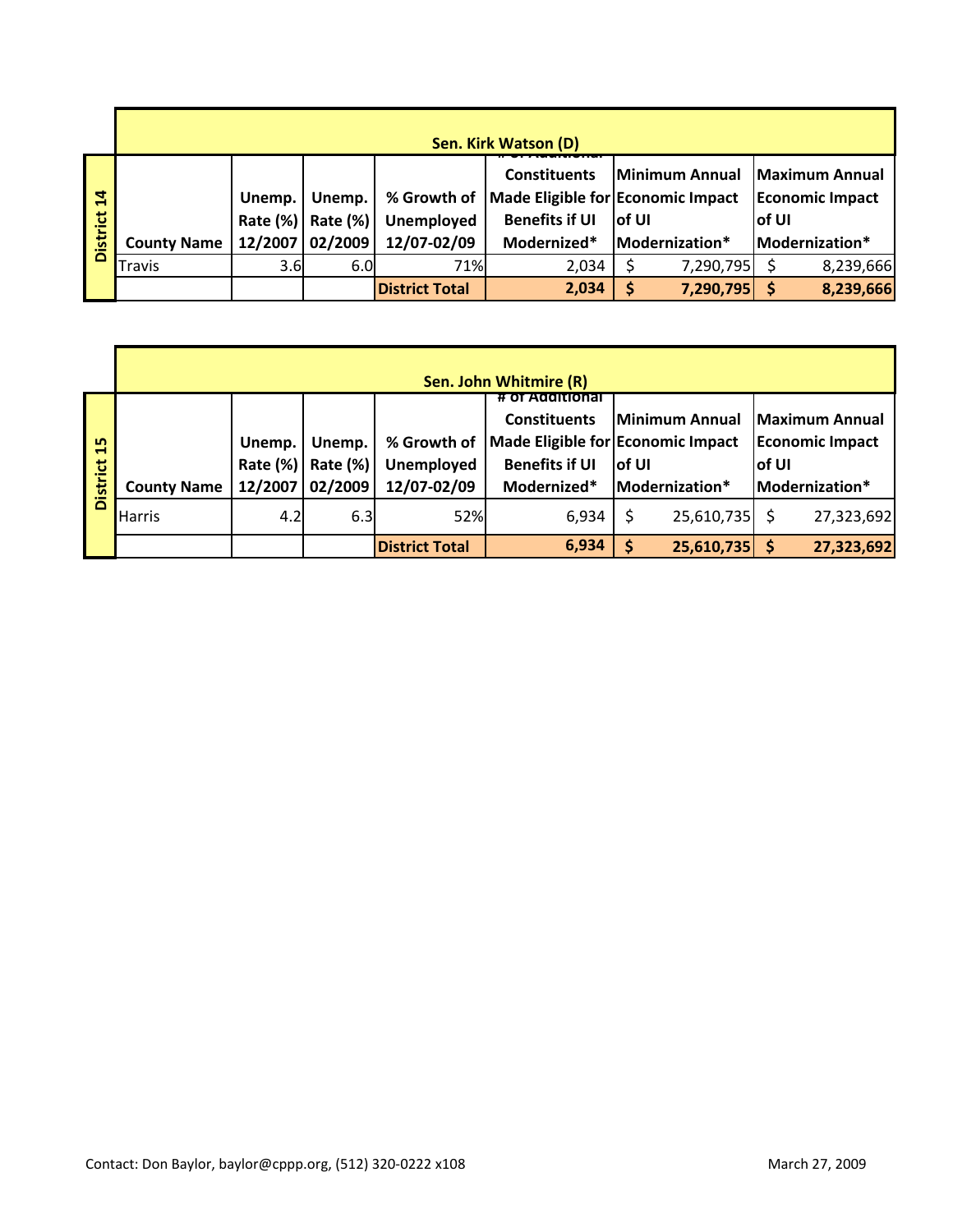|                 |                    |          |          |                       | Sen. John Carona (R)              |        |                               |        |                        |
|-----------------|--------------------|----------|----------|-----------------------|-----------------------------------|--------|-------------------------------|--------|------------------------|
|                 |                    |          |          |                       | 77 ОТ АООПНОЛЯ                    |        |                               |        |                        |
|                 |                    |          |          |                       | <b>Constituents</b>               |        | Minimum Annual Maximum Annual |        |                        |
| 16              |                    | Unemp.   | Unemp.   | % Growth of           | Made Eligible for Economic Impact |        |                               |        | <b>Economic Impact</b> |
|                 |                    | Rate (%) | Rate (%) | Unemployed            | <b>Benefits if UI</b>             | lof UI |                               | lof UI |                        |
| <b>District</b> | <b>County Name</b> | 12/2007  | 02/2009  | 12/07-02/09           | Modernized*                       |        | Modernization*                |        | Modernization*         |
|                 | <b>Dallas</b>      | 4.6      | 7.3I     | 61%                   | 4,999                             |        | 18,727,181                    |        | 19,439,125             |
|                 |                    |          |          | <b>District Total</b> | 4,999                             | S      | 18,727,181                    |        | 19,439,125             |

| $\frac{6}{1}$   |                    | Unemp.   | Unemp.   | % Growth of           |                         | Made Eligible for Economic Impact | <b>Economic Impact</b>            |
|-----------------|--------------------|----------|----------|-----------------------|-------------------------|-----------------------------------|-----------------------------------|
|                 |                    | Rate (%) | Rate (%) | Unemployed            | <b>Benefits if UI</b>   | of UI                             | of UI                             |
| <b>District</b> | <b>County Name</b> | 12/2007  | 02/2009  | 12/07-02/09           | Modernized*             | Modernization*                    | Modernization*                    |
|                 | <b>Dallas</b>      | 4.6      | 7.3      | 61%                   | 4,999                   | \$<br>18,727,181                  | \$<br>19,439,125                  |
|                 |                    |          |          | <b>District Total</b> | 4,999                   | \$<br>18,727,181                  | $\ddot{\bm{\zeta}}$<br>19,439,125 |
|                 |                    |          |          |                       |                         |                                   |                                   |
|                 |                    |          |          |                       |                         |                                   |                                   |
|                 |                    |          |          |                       |                         |                                   |                                   |
|                 |                    |          |          |                       | Sen. Joan Huffman (R)   |                                   |                                   |
|                 |                    |          |          |                       | <del># ण Auuातणाव</del> |                                   |                                   |
|                 |                    |          |          |                       | <b>Constituents</b>     | <b>Minimum Annual</b>             | <b>Maximum Annual</b>             |
|                 |                    | Unemp.   | Unemp.   | % Growth of           |                         | Made Eligible for Economic Impact | <b>Economic Impact</b>            |
|                 |                    | Rate (%) | Rate (%) | Unemployed            | <b>Benefits if UI</b>   | of UI                             | of UI                             |
| 17              | <b>County Name</b> | 12/2007  | 02/2009  | 12/07-02/09           | Modernized*             | Modernization*                    | Modernization*                    |
|                 | Brazoria           | 4.5      | 7.0      | 57%                   | 574                     | \$<br>2,186,231                   | \$<br>2,198,948                   |
| <b>District</b> | Chambers           | 5.0      | 7.7      | 58%                   | 64                      | \$<br>244,131                     | \$<br>245,393                     |
|                 | Fort Bend          | 3.9      | 6.1      | 57%                   | 914                     | \$<br>3,466,858                   | \$<br>3,507,094                   |
|                 | Galveston          | 4.6      | 8.2      | 81%                   | 760                     | \$<br>2,609,884                   | \$<br>3,195,539                   |
|                 | <b>Harris</b>      | 4.2      | 6.3      | 52%                   | 6,934                   | \$<br>25,610,735                  | \$<br>27,323,692                  |
|                 | Jefferson          | 6.1      | 8.8      | 46%                   | 537                     | \$<br>1,888,985                   | \$<br>2,211,983                   |
|                 |                    |          |          | <b>District Total</b> | 9,784                   | \$<br>36,006,824                  | \$<br>38,682,649                  |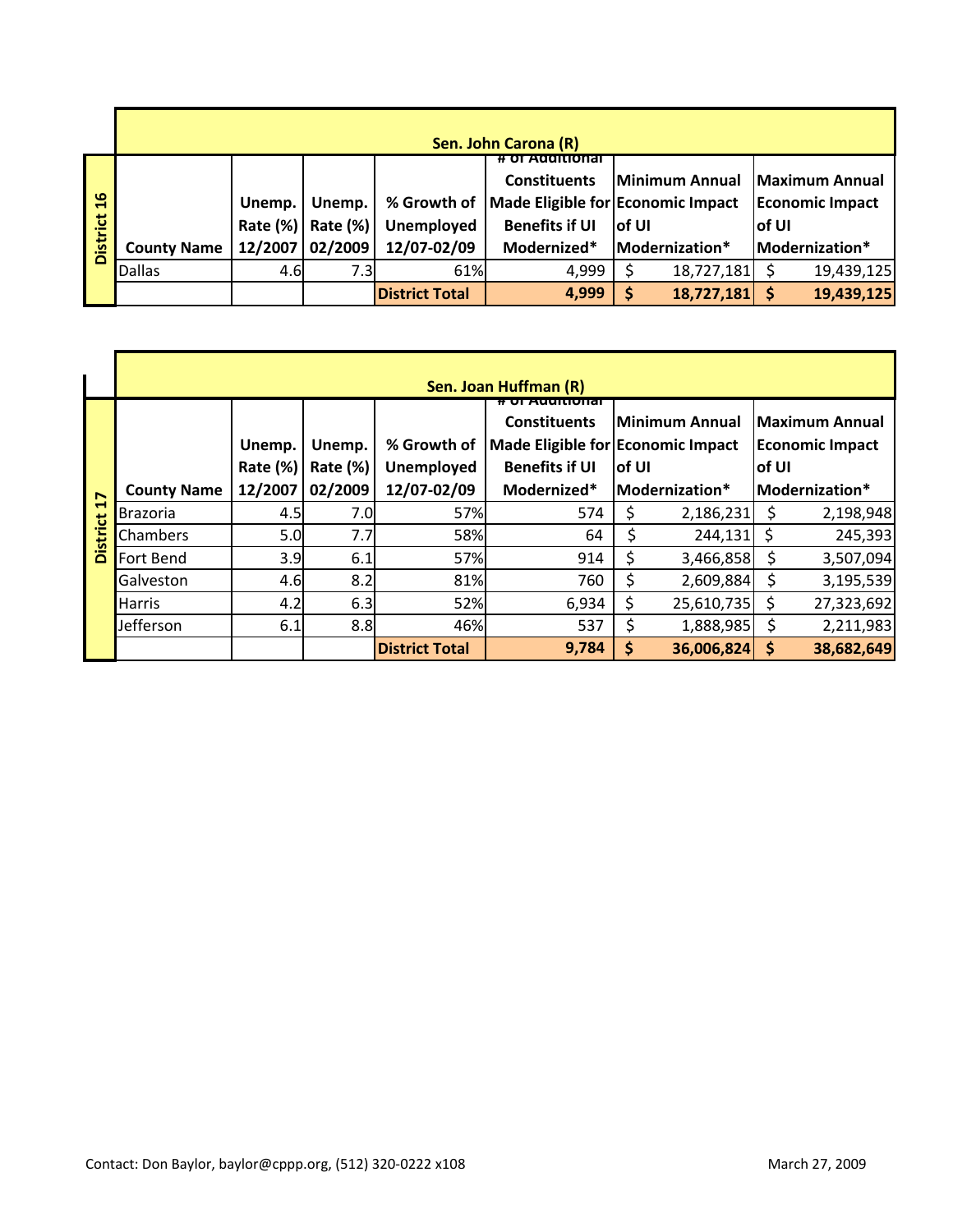|                 |                    |                    |                    |                                  | Sen. Glenn Hegar (R)                                       |                  |                |                    |                        |
|-----------------|--------------------|--------------------|--------------------|----------------------------------|------------------------------------------------------------|------------------|----------------|--------------------|------------------------|
|                 |                    |                    |                    |                                  | <b>Constituents</b>                                        |                  | Minimum Annual |                    | <b>Maximum Annual</b>  |
|                 |                    | Unemp.<br>Rate (%) | Unemp.<br>Rate (%) | % Growth of<br><b>Unemployed</b> | Made Eligible for Economic Impact<br><b>Benefits if UI</b> | of UI            |                | of UI              | <b>Economic Impact</b> |
|                 | <b>County Name</b> | 12/2007            | 02/2009            | 12/07-02/09                      | Modernized*                                                |                  | Modernization* |                    | Modernization*         |
|                 | Aransas            | 4.1                | 6.0                | 48%                              | 37                                                         | \$               | 134,454        | \$                 | 151,339                |
|                 | Austin             | 3.5                | 6.2                | 79%                              | 52                                                         | \$               | 181,607        | \$                 | 218,864                |
|                 | Bastrop            | 3.9                | 6.8                | 80%                              | 152                                                        | \$               | 524,274        | \$                 | 634,284                |
|                 | Caldwell           | 4.3                | 7.7                | 84%                              | 81                                                         | \$               | 273,294        | \$                 | 341,259                |
|                 | Calhoun            | 4.5                | 7.2                | 61%                              | 40                                                         | \$               | 148,909        | \$                 | 154,351                |
|                 | Colorado           | 3.4                | 5.3                | 65%                              | 35                                                         | \$               | 128,804        | \$                 | 138,071                |
| $\frac{8}{18}$  | <b>DeWitt</b>      | 3.8                | 6.4                | 70%                              | 36                                                         | \$               | 130,572        | \$                 | 147,115                |
|                 | Fayette            | 3.0                | 4.6                | 62%                              | 35                                                         | \$               | 129,025        | \$                 | 135,057                |
| <b>District</b> | Fort Bend          | 3.9                | 6.1                | 57%                              | 914                                                        | \$               | 3,466,858      | \$                 | 3,507,094              |
|                 | Goliad             | 3.4                | 5.3                | 54%                              | 10                                                         | \$               | 38,588         | \$                 | 40,210                 |
|                 | Gonzales           | 3.7                | 5.3                | 44%                              | 27                                                         | \$               | 94,057         | \$                 | 113,118                |
|                 | Jackson            | 3.5                | 6.3                | 82%                              | 28                                                         | \$               | 96,327         | \$                 | 118,175                |
|                 | Lavaca             | 3.2                | 5.0                | 54%                              | 28                                                         | \$               | 104,307        | \$                 | 109,362                |
|                 | Matagorda          | 6.2                | 8.8                | 45%                              | 80                                                         | \$               | 280,363        | \$                 | 330,737                |
|                 | Refugio            | 3.2                | 5.0                | 65%                              | 13                                                         | \$               | 46,175         | \$                 | 49,440                 |
|                 | Victoria           | 3.4                | 5.7                | 69%                              | 157                                                        | \$               | 566,031        | \$                 | 633,078                |
|                 | Waller             | 4.4                | 7.1                | 65%                              | 70                                                         | \$               | 258,492        | \$                 | 277,952                |
|                 | Washington         | 3.5                | 4.9                | 43%                              | 42                                                         | \$               | 144,704        | \$                 | 175,863                |
|                 | Wharton            | 3.9                | 6.0                | 52%                              | 69                                                         | $\overline{\xi}$ | 256,246        | \$                 | 273,736                |
|                 |                    |                    |                    | <b>District Total</b>            | 1,906                                                      | \$               | 7,003,087      | $\dot{\mathsf{S}}$ | 7,549,105              |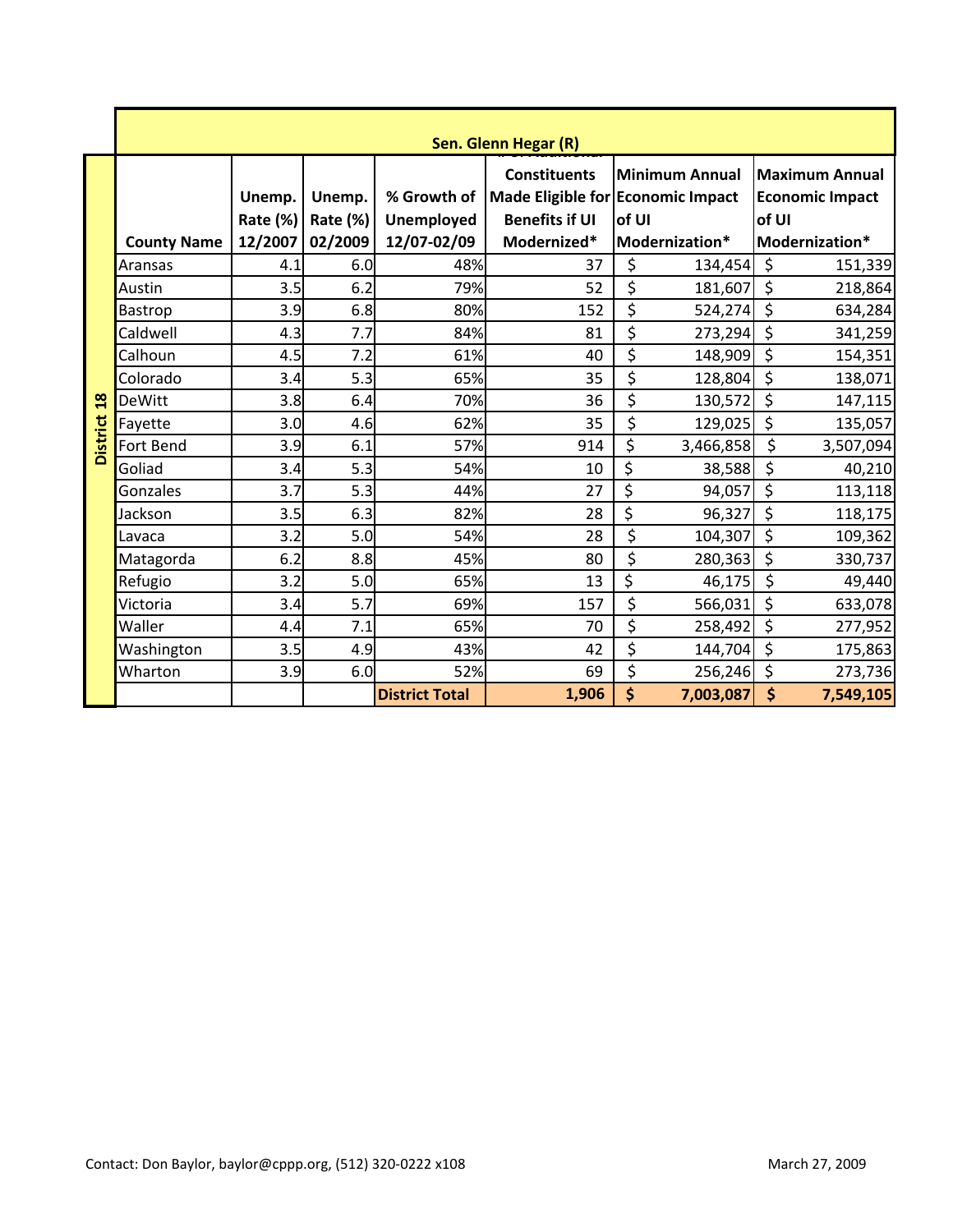|                 | Sen. Carlos Uresti (D)               |                                      |                                      |                                                        |                                                                                                        |                  |                                             |             |                                                                              |
|-----------------|--------------------------------------|--------------------------------------|--------------------------------------|--------------------------------------------------------|--------------------------------------------------------------------------------------------------------|------------------|---------------------------------------------|-------------|------------------------------------------------------------------------------|
|                 | <b>County Name</b><br><b>Bandera</b> | Unemp.<br>Rate (%)<br>12/2007<br>3.6 | Unemp.<br>Rate (%)<br>02/2009<br>5.7 | % Growth of<br><b>Unemployed</b><br>12/07-02/09<br>61% | <b>Constituents</b><br>Made Eligible for Economic Impact<br><b>Benefits if UI</b><br>Modernized*<br>33 | of UI<br>\$      | Minimum Annual<br>Modernization*<br>124,164 | of UI<br>\$ | <b>Maximum Annual</b><br><b>Economic Impact</b><br>Modernization*<br>128,424 |
|                 |                                      |                                      |                                      |                                                        |                                                                                                        |                  |                                             |             |                                                                              |
|                 | Bexar                                | 4.1                                  | 6.0                                  | 51%                                                    | 2,539                                                                                                  | \$               | 9,325,546                                   | \$          | 10,054,228                                                                   |
|                 | <b>Brewster</b>                      | 3.0                                  | 4.2                                  | 41%                                                    | 11                                                                                                     | \$               | 37,985                                      | \$          | 47,501                                                                       |
|                 | Crockett                             | 3.0                                  | 5.7                                  | 108%                                                   | 9                                                                                                      | \$               | 28,500                                      | \$          | 40,396                                                                       |
|                 | Culberson                            | 2.5                                  | 3.7                                  | 45%                                                    | 3                                                                                                      | \$               | 12,059                                      | \$          | 14,140                                                                       |
|                 | Edwards                              | 3.7                                  | 7.2                                  | 105%                                                   | 5                                                                                                      | \$               | 17,233                                      | \$          | 24,117                                                                       |
|                 | El Paso                              | 4.3                                  | 6.9                                  | 62%                                                    | 287                                                                                                    | \$               | 1,071,084                                   | \$          | 1,120,247                                                                    |
|                 | Hudspeth                             | 4.7                                  | 4.5                                  | $-3%$                                                  | $\overline{2}$                                                                                         | \$               |                                             | \$          | 15,244                                                                       |
| 19              | Jeff Davis                           | 3.2                                  | 4.3                                  | 37%                                                    | 3                                                                                                      | \$               | 8,441                                       | \$          | 11,489                                                                       |
| <b>District</b> | Kinney                               | 4.9                                  | 7.9                                  | 63%                                                    | 7                                                                                                      | \$               | 24,524                                      | \$          | 25,926                                                                       |
|                 | Loving                               | 6.7                                  | 10.6                                 | 67%                                                    | $\mathbf 0$                                                                                            | $\overline{\xi}$ | 1,105                                       | \$          | 1,206                                                                        |
|                 | Maverick                             | 10.6                                 | 16.4                                 | 74%                                                    | 232                                                                                                    | $\overline{\xi}$ | 818,557                                     | \$          | 950,221                                                                      |
|                 | Medina                               | 4.3                                  | 6.0                                  | 40%                                                    | 61                                                                                                     | \$               | 203,791                                     | \$          | 263,573                                                                      |
|                 | Pecos                                | 3.9                                  | 8.4                                  | 115%                                                   | 40                                                                                                     | \$               | 123,281                                     | \$          | 180,277                                                                      |
|                 | Presidio                             | 8.7                                  | 15.1                                 | 92%                                                    | 36                                                                                                     | \$               | 119,746                                     | \$          | 156,762                                                                      |
|                 | Real                                 | 4.1                                  | 4.3                                  | 12%                                                    | $\overline{2}$                                                                                         | \$               | 4,221                                       | \$          | 14,140                                                                       |
|                 | Reeves                               | 5.1                                  | 9.3                                  | 86%                                                    | 26                                                                                                     | $\overline{\xi}$ | 87,931                                      | \$          | 110,939                                                                      |
|                 | Sutton                               | 1.9                                  | 3.1                                  | 93%                                                    | 8                                                                                                      | \$               | 25,628                                      | \$          | 33,764                                                                       |
|                 | Terrell                              | 5.8                                  | 10.2                                 | 86%                                                    | 3                                                                                                      | $\overline{\xi}$ | 8,616                                       | \$          | 10,853                                                                       |
|                 | Uvalde                               | 5.0                                  | 7.4                                  | 53%                                                    | 47                                                                                                     | \$               | 173,644                                     | \$          | 183,154                                                                      |
|                 | Val Verde                            | 5.2                                  | 8.6                                  | 70%                                                    | 109                                                                                                    | \$               | 392,598                                     | \$          | 442,552                                                                      |
|                 | Ward                                 | 3.5                                  | 6.0                                  | 87%                                                    | 21                                                                                                     | \$               | 71,361                                      | \$          | 90,440                                                                       |
|                 | Winkler                              | 3.0                                  | 7.4                                  | 160%                                                   | 20                                                                                                     | \$               | 58,105                                      | \$          | 97,675                                                                       |
|                 |                                      |                                      |                                      | <b>District Total</b>                                  | 3,505                                                                                                  | \$               | 12,738,122                                  | \$          | 14,017,268                                                                   |
|                 |                                      |                                      |                                      |                                                        | Sen. Juan "Chuy" Hinojosa (D)                                                                          |                  |                                             |             |                                                                              |
|                 |                                      |                                      |                                      |                                                        | # of Additional                                                                                        |                  |                                             |             |                                                                              |
|                 |                                      |                                      |                                      |                                                        | <b>Constituents</b>                                                                                    |                  | Minimum Annual                              |             | <b>Maximum Annual</b>                                                        |
|                 |                                      | Unemp.                               | Unemp.                               | % Growth of                                            | Made Eligible for Economic Impact                                                                      |                  |                                             |             | <b>Economic Impact</b>                                                       |
|                 |                                      | <b>Rate (%)</b>                      | Rate (%)                             | <b>Unemployed</b>                                      | <b>Benefits if UI</b>                                                                                  | of UI            |                                             | of UI       |                                                                              |
| District 20     | <b>County Name</b>                   | 12/2007                              | 02/2009                              | 12/07-02/09                                            | Modernized*                                                                                            |                  | Modernization*                              |             | Modernization*                                                               |
|                 | <b>Brooks</b>                        | 5.0                                  | 6.6                                  | 42%                                                    | 12                                                                                                     | \$               | 40,396                                      | \$          | 49,710                                                                       |
|                 | <b>Hidaloo</b>                       | 67                                   | $Q \cap C$                           | 51%                                                    | 1561                                                                                                   | ¢                | $5717602$ $\zeta$                           |             | 6197618                                                                      |

|                 |                    |             |                 |                       | Sen. Juan "Chuy" Hinojosa (D)     |        |                        |       |                        |
|-----------------|--------------------|-------------|-----------------|-----------------------|-----------------------------------|--------|------------------------|-------|------------------------|
|                 |                    |             |                 |                       | # of Additional                   |        |                        |       |                        |
|                 |                    |             |                 |                       | <b>Constituents</b>               |        | Minimum Annual         |       | <b>Maximum Annual</b>  |
|                 |                    | Unemp.      | Unemp.          | % Growth of           | Made Eligible for Economic Impact |        |                        |       | <b>Economic Impact</b> |
| $\overline{20}$ |                    | Rate $(\%)$ | <b>Rate (%)</b> | <b>Unemployed</b>     | <b>Benefits if UI</b>             | lof UI |                        | of UI |                        |
|                 | <b>County Name</b> | 12/2007     | 02/2009         | 12/07-02/09           | Modernized*                       |        | <b>IModernization*</b> |       | Modernization*         |
| <b>District</b> | <b>Brooks</b>      | 5.0         | 6.6             | 42%                   | 12                                |        | 40,396                 |       | 49,710                 |
|                 | Hidalgo            | 6.7         | 9.6             | 51%                   | 1,561                             | S      | 5,717,602              |       | 6,197,618              |
|                 | Jim Wells          | 3.9         | 6.3             | 70%                   | 85                                |        | $306,213$ \$           |       | 343,068                |
|                 | <b>Nueces</b>      | 4.2         | 5.8             | 42%                   | 499                               | Ş      | 1,703,282              |       | 2,103,947              |
|                 |                    |             |                 | <b>District Total</b> | 2,156                             | S      | 7,767,495              |       | 8,694,343              |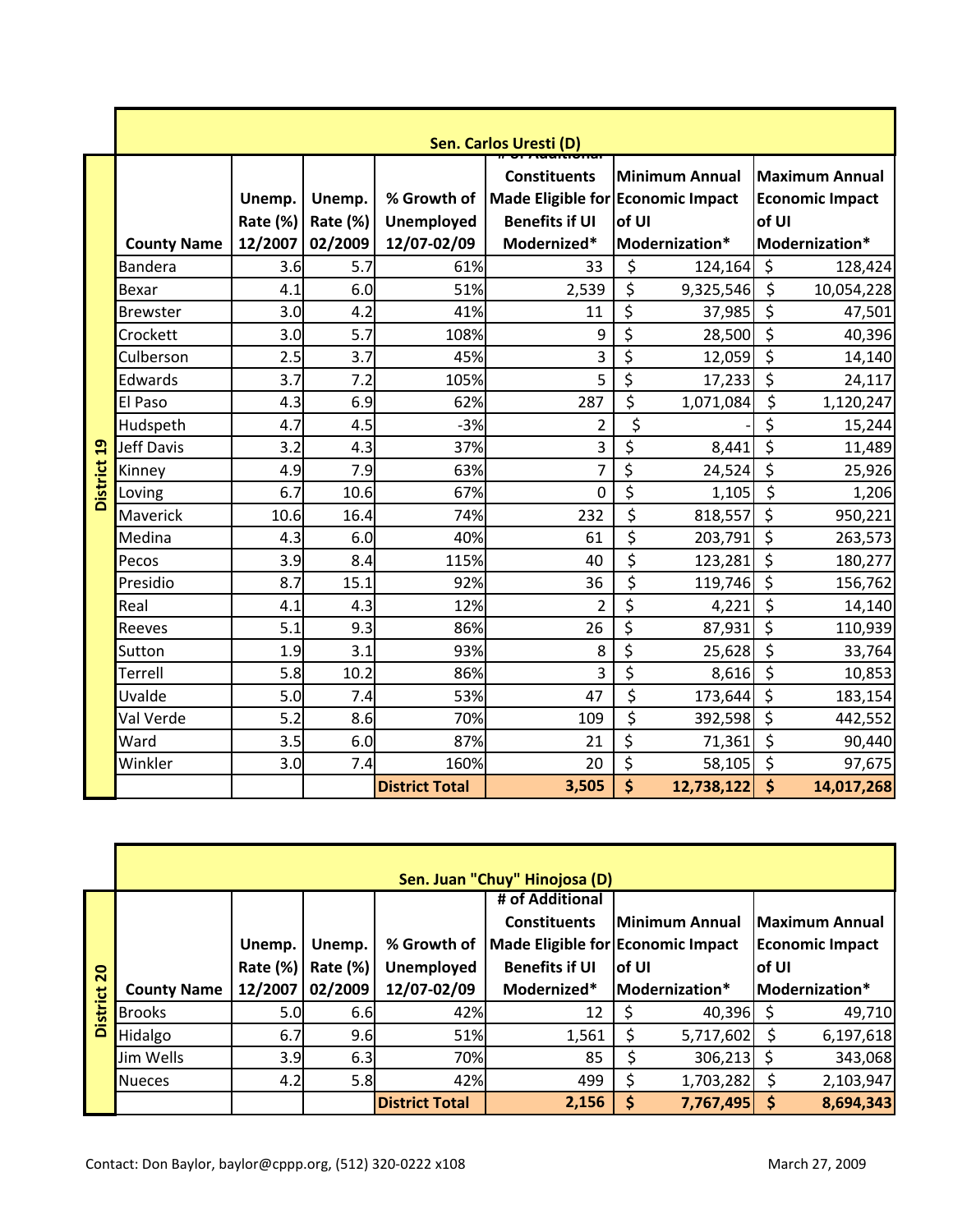|                 |                    |          |          |                       | Sen Judith Zaffirini (D)                        |       |                       |         |                        |
|-----------------|--------------------|----------|----------|-----------------------|-------------------------------------------------|-------|-----------------------|---------|------------------------|
|                 |                    |          |          |                       | # of Additional<br><b>Constituents</b>          |       | <b>Minimum Annual</b> |         | <b>Maximum Annual</b>  |
|                 |                    | Unemp.   | Unemp.   |                       | % Growth of   Made Eligible for Economic Impact |       |                       |         | <b>Economic Impact</b> |
|                 |                    | Rate (%) | Rate (%) | <b>Unemployed</b>     | <b>Benefits if UI</b>                           | of UI |                       | of UI   |                        |
|                 | <b>County Name</b> | 12/2007  | 02/2009  | 12/07-02/09           | Modernized*                                     |       | Modernization*        |         | Modernization*         |
|                 | Atascosa           | 4.0      | 6.2      | 58%                   | 69                                              | \$    | 264,015               | \$      | 265,893                |
|                 | Bee                | 5.7      | 7.9      | 43%                   | 48                                              | \$    | 165,203               | \$      | 201,270                |
|                 | Bexar              | 4.1      | 6.0      | 51%                   | 2,539                                           | \$    | 9,325,546             | \$      | 10,054,228             |
|                 | Dimmit             | 6.0      | 9.1      | 64%                   | 23                                              | \$    | 85,059                | \$      | 90,440                 |
|                 | Duval              | 5.0      | 7.9      | 68%                   | 26                                              | \$    | 94,780                | \$      | 104,307                |
| $\overline{21}$ | Frio               | 4.9      | 6.9      | 50%                   | 26                                              | \$    | 95,866                | \$      | 105,606                |
| <b>District</b> | Jim Hogg           | 3.4      | 6.6      | 95%                   | 12                                              | \$    | 39,989                | \$      | 53,058                 |
|                 | Karnes             | 5.3      | 7.6      | 46%                   | 22                                              | \$    | 75,969                | \$      | 88,373                 |
|                 | La Salle           | 4.5      | 6.9      | 53%                   | 94                                              | \$    | 349,700               | \$      | 367,854                |
|                 | Live Oak           | 3.8      | 5.9      | 60%                   | 18                                              | \$    | 69,152                | \$      | 70,543                 |
|                 | McMullen           | 5.3      | 8.1      | 61%                   | 2                                               | \$    | 6,407                 | \$      | 6,632                  |
|                 | San Patricio       | 4.9      | 6.9      | 44%                   | 111                                             | \$    | 384,671               | \$      | 461,971                |
|                 | <b>Starr</b>       | 12.2     | 16.9     | 48%                   | 217                                             | \$    | 778,385               | \$      | 879,535                |
|                 | Webb               | 4.6      | 7.4      | 67%                   | 422                                             | \$    | 1,540,788             | $\zeta$ | 1,682,180              |
|                 | Wilson             | 3.9      | 5.7      | 47%                   | 58                                              | \$    | 206,203               | \$      | 235,073                |
|                 | Zapata             | 5.3      | 8.0      | 64%                   | 26                                              | \$    | 94,780                | \$      | 100,690                |
|                 | Zavala             | 9.9      | 15.6     | 67%                   | 37                                              | \$    | 135,874               | \$      | 148,924                |
|                 |                    |          |          | <b>District Total</b> | 3,750                                           | \$    | 13,712,389            | \$      | 14,916,577             |

|                 |                    |          |          |                       | Sen. Kip Averitt (R)              |       |                       |       |                        |
|-----------------|--------------------|----------|----------|-----------------------|-----------------------------------|-------|-----------------------|-------|------------------------|
|                 |                    |          |          |                       | # of Additional                   |       |                       |       |                        |
|                 |                    |          |          |                       | <b>Constituents</b>               |       | <b>Minimum Annual</b> |       | <b>Maximum Annual</b>  |
|                 |                    | Unemp.   | Unemp.   | % Growth of           | Made Eligible for Economic Impact |       |                       |       | <b>Economic Impact</b> |
|                 |                    | Rate (%) | Rate (%) | Unemployed            | <b>Benefits if UI</b>             | of UI |                       | of UI |                        |
|                 | <b>County Name</b> | 12/2007  | 02/2009  | 12/07-02/09           | Modernized*                       |       | Modernization*        |       | Modernization*         |
|                 | <b>Bosque</b>      | 3.9      | 6.7      | 76%                   | 36                                | \$    | 125,490               | \$    | 148,321                |
| 22              | Coryell            | 5.8      | 7.1      | 27%                   | 79                                | \$    | 218,864               | \$    | 381,993                |
|                 | <b>Ellis</b>       | 5.4      | 8.2      | 52%                   | 1,381                             | \$    | 5,094,774             | \$    | 5,445,782              |
| <b>District</b> | Falls              | 5.4      | 7.5      | 43%                   | 27                                | \$    | 91,646                | \$    | 112,234                |
|                 | Hill               | 4.4      | 6.8      | 60%                   | 64                                | \$    | 242,364               | \$    | 249,011                |
|                 | Hood               | 4.0      | 5.8      | 58%                   | 87                                | \$    | 333,421               | \$    | 334,272                |
|                 | Johnson            | 4.0      | 6.5      | 68%                   | 292                               | \$    | 1,061,805             | \$    | 1,168,482              |
|                 | McLennan           | 4.1      | 5.8      | 43%                   | 337                               | \$    | 1,160,041             | \$    | 1,414,856              |
|                 | <b>Navarro</b>     | 4.7      | 7.3      | 57%                   | 88                                | \$    | 334,024               | \$    | 337,807                |
|                 | Somervell          | 3.9      | 5.8      | 60%                   | 15                                | \$    | 54,791                | \$    | 56,073                 |
|                 |                    |          |          | <b>District Total</b> | 2,406                             | \$    | 8,717,220             | \$    | 9,648,831              |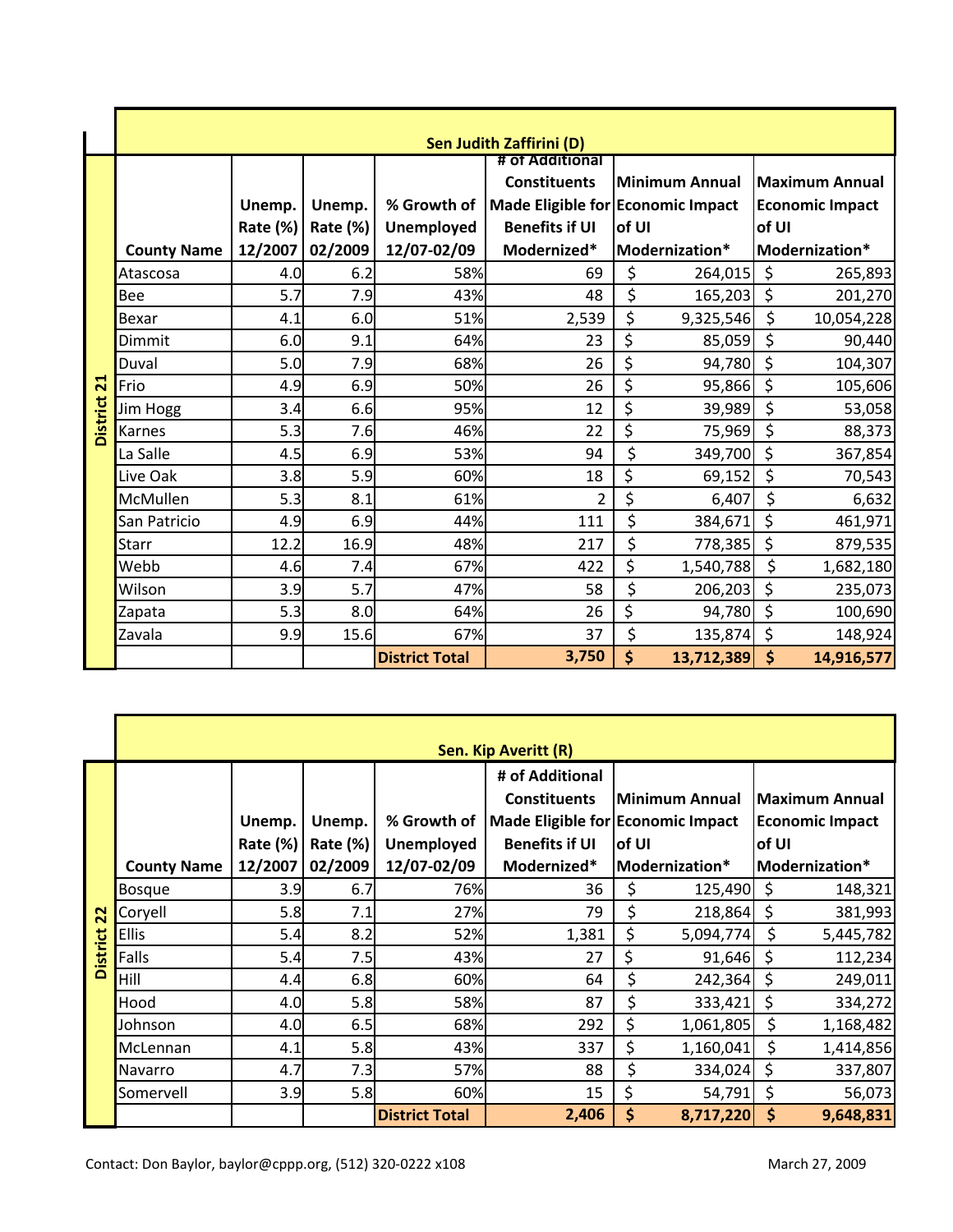|                 |                    | Sen. Royce West (D) |          |                       |                                   |        |                |        |                        |  |  |  |  |  |
|-----------------|--------------------|---------------------|----------|-----------------------|-----------------------------------|--------|----------------|--------|------------------------|--|--|--|--|--|
|                 |                    |                     |          |                       | # of Additional                   |        |                |        |                        |  |  |  |  |  |
|                 |                    |                     |          |                       | <b>Constituents</b>               |        | Minimum Annual |        | <b>Maximum Annual</b>  |  |  |  |  |  |
| 23              |                    | Unemp.              | Unemp.   | % Growth of           | Made Eligible for Economic Impact |        |                |        | <b>Economic Impact</b> |  |  |  |  |  |
| <b>District</b> |                    | Rate (%)            | Rate (%) | <b>Unemployed</b>     | <b>Benefits if UI</b>             | lof UI |                | lof UI |                        |  |  |  |  |  |
|                 | <b>County Name</b> | 12/2007             | 02/2009  | 12/07-02/09           | Modernized*                       |        | Modernization* |        | Modernization*         |  |  |  |  |  |
|                 | <b>Dallas</b>      | 4.6                 | 7.3I     | 61%                   | 4,999                             |        | 18,727,181     |        | 19,439,125             |  |  |  |  |  |
|                 |                    |                     |          | <b>District Total</b> | 4,999                             | Ś      | 18,727,181     |        | 19,439,125             |  |  |  |  |  |

|                 |                    |                    |                    |                           | Sen. Troy Fraser (R)                                                                                 |                  |                       |         |                                                 |
|-----------------|--------------------|--------------------|--------------------|---------------------------|------------------------------------------------------------------------------------------------------|------------------|-----------------------|---------|-------------------------------------------------|
|                 |                    | Unemp.<br>Rate (%) | Unemp.<br>Rate (%) | % Growth of<br>Unemployed | # OF AQUILIONER<br><b>Constituents</b><br>Made Eligible for Economic Impact<br><b>Benefits if UI</b> | of UI            | <b>Minimum Annual</b> | of UI   | <b>Maximum Annual</b><br><b>Economic Impact</b> |
|                 | <b>County Name</b> | 12/2007            | 02/2009            | 12/07-02/09               | Modernized*                                                                                          |                  | Modernization*        |         | Modernization*                                  |
|                 | Bell               | 4.5                | 6.0                | 37%                       | 374                                                                                                  | \$               | 1,206,467             | $\zeta$ | 1,647,720                                       |
|                 | Blanco             | 4.1                | 6.0                | 51%                       | 2,539                                                                                                | \$               | 9,325,546             | \$      | 10,054,228                                      |
|                 | <b>Brown</b>       | 4.0                | 6.4                | 65%                       | 72                                                                                                   | \$               | 266,004               | $\zeta$ | 286,393                                         |
|                 | <b>Burnet</b>      | 3.3                | 5.4                | 63%                       | 70                                                                                                   | \$               | 261,143               | \$      | 275,540                                         |
|                 | Callahan           | 3.1                | 4.7                | 53%                       | 19                                                                                                   | \$               | 69,337                | \$      | 73,350                                          |
|                 | Coleman            | 3.2                | 6.0                | 96%                       | 19                                                                                                   | $\overline{\xi}$ | 60,536                | \$      | 80,793                                          |
|                 | Comanche           | 3.5                | 5.4                | 58%                       | 21                                                                                                   | \$               | 79,978                | \$      | 80,190                                          |
| $\overline{24}$ | Eastland           | 4.0                | 6.0                | 55%                       | 29                                                                                                   | \$               | 109,734               | $\zeta$ | 113,118                                         |
|                 | Erath              | 3.3                | 5.1                | 65%                       | 59                                                                                                   | \$               | 216,073               | $\zeta$ | 231,526                                         |
| <b>District</b> | Gillespie          | 2.7                | 4.0                | 50%                       | 29                                                                                                   | \$               | 104,910 \$            |         | 115,769                                         |
|                 | Hamilton           | 3.4                | 4.0                | 27%                       | 8                                                                                                    | \$               | 22,911                | \$      | 39,326                                          |
|                 | Kerr               | 3.3                | 5.3                | 65%                       | 74                                                                                                   | \$               | 273,736               | $\zeta$ | 293,628                                         |
|                 | Kimble             | 3.8                | 4.8                | 24%                       | 5                                                                                                    | \$               | 12,059                | \$      | 22,977                                          |
|                 | Lampasas           | 5.3                | 8.1                | 70%                       | 15                                                                                                   | $\overline{\xi}$ | 54,791                | \$      | 61,499                                          |
|                 | Llano              | 4.0                | 6.6                | 73%                       | 34                                                                                                   | \$               | 121,955               | $\zeta$ | 140,483                                         |
|                 | Mason              | 2.8                | 3.8                | 40%                       | 5                                                                                                    | \$               | 15,676                | \$      | 20,105                                          |
|                 | McCulloch          | 3.6                | 5.7                | 68%                       | 14                                                                                                   | \$               | 51,919                | \$      | 57,279                                          |
|                 | Menard             | 3.7                | 5.0                | 31%                       | $\overline{2}$                                                                                       | \$               | 7,235                 | \$      | 11,268                                          |
|                 | <b>Mills</b>       | 3.5                | 5.1                | 46%                       | 6                                                                                                    | \$               | 22,308                | \$      | 26,070                                          |
|                 | San Saba           | 5.3                | 6.3                | 24%                       | $\overline{7}$                                                                                       | \$               | 18,088                | \$      | 34,245                                          |
|                 | Taylor             | 3.3                | 4.8                | 48%                       | 177                                                                                                  | \$               | 636,093               | $\zeta$ | 718,475                                         |
|                 |                    |                    |                    | <b>District Total</b>     | 3,579                                                                                                | \$               | 12,936,500            | \$      | 14,383,979                                      |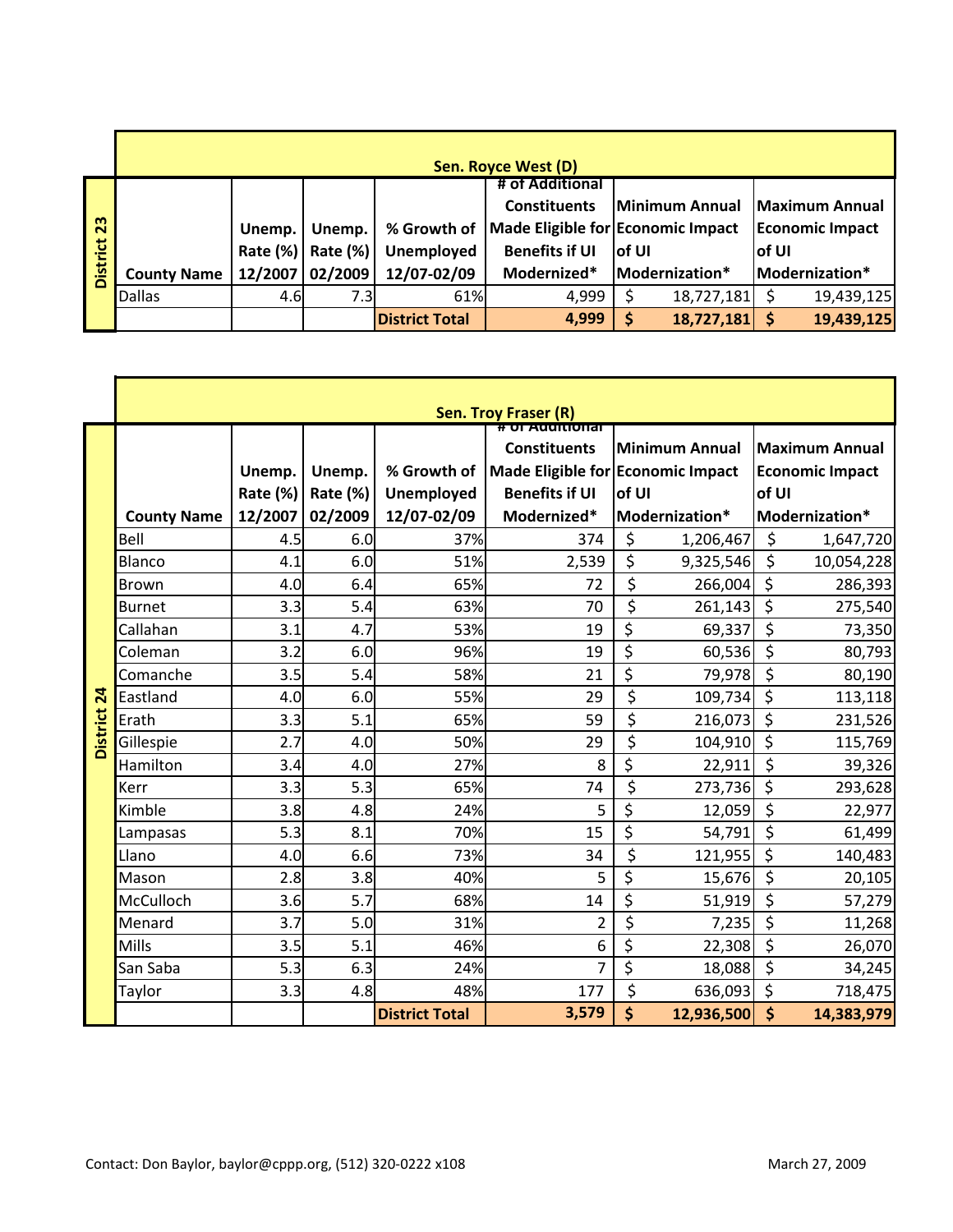|               |                    |                 |          |                       | Sen. Jeff Wentworth (R)           |        |                 |       |                        |
|---------------|--------------------|-----------------|----------|-----------------------|-----------------------------------|--------|-----------------|-------|------------------------|
|               |                    |                 |          |                       | # of Additional                   |        |                 |       |                        |
|               |                    |                 |          |                       | <b>Constituents</b>               |        | lMinimum Annual |       | <b>Maximum Annual</b>  |
|               |                    | Unemp.          | Unemp.   | % Growth of           | Made Eligible for Economic Impact |        |                 |       | <b>Economic Impact</b> |
|               |                    | <b>Rate (%)</b> | Rate (%) | <b>Unemployed</b>     | <b>Benefits if UI</b>             | lof UI |                 | of UI |                        |
| 25            | <b>County Name</b> | 12/2007         | 02/2009  | 12/07-02/09           | Modernized*                       |        | Modernization*  |       | Modernization*         |
| ಕ             | Bexar              | 4.1             | 6.0      | 51%                   | 2,539                             | Ş      | 9,325,546       | S     | 10,054,228             |
| <b>Distri</b> | Comal              | 3.5             | 5.7      | 66%                   | 185                               | \$     | 678,265         |       | 737,386                |
|               | Guadalupe          | 3.6             | 6.2      | 75%                   | 221                               | Ś      | 778,569 \$      |       | 911,633                |
|               | <b>Hays</b>        | 3.7             | 5.9      | 62%                   | 263                               | \$     | 983,153         | S     | 1,026,190              |
|               | Kendall            | 3.3             | 5.0      | 54%                   | 44                                | Ś      | 165,806         |       | 173,874                |
|               | <b>Travis</b>      | 3.6             | 6.0      | 71%                   | 2,034                             | \$     | 7,290,795       | Ś     | 8,239,666              |
|               |                    |                 |          | <b>District Total</b> | 5,287                             | S      | 19,222,134      | S     | 21,142,977             |

|          |                    |          |             |                       | Sen. Leticia Van De Putte (D)     |        |                |        |                        |
|----------|--------------------|----------|-------------|-----------------------|-----------------------------------|--------|----------------|--------|------------------------|
|          |                    |          |             |                       | # of Additional                   |        |                |        |                        |
|          |                    |          |             |                       | <b>Constituents</b>               |        | Minimum Annual |        | Maximum Annual         |
| 26       |                    | Unemp.   | Unemp.      | % Growth of           | Made Eligible for Economic Impact |        |                |        | <b>Economic Impact</b> |
| District |                    | Rate (%) | Rate $(\%)$ | Unemployed            | <b>Benefits if UI</b>             | lof UI |                | lof UI |                        |
|          | <b>County Name</b> | 12/2007  | 02/2009     | 12/07-02/09           | Modernized*                       |        | Modernization* |        | Modernization*         |
|          | Bexar              | 4.1      | 6.0         | 51%                   | 2,539                             |        | 9,325,546      |        | 10,054,228             |
|          |                    |          |             | <b>District Total</b> | 2,539                             |        | 9,325,546      |        | 10,054,228             |

| $\overline{26}$ |                    | Unemp.          | Unemp.   | % Growth of           | Made Eligible for Economic Impact |        |                |                    | <b>Economic Impact</b> |
|-----------------|--------------------|-----------------|----------|-----------------------|-----------------------------------|--------|----------------|--------------------|------------------------|
|                 |                    | <b>Rate (%)</b> | Rate (%) | <b>Unemployed</b>     | <b>Benefits if UI</b>             | of UI  |                | of UI              |                        |
| <b>District</b> | <b>County Name</b> | 12/2007         | 02/2009  | 12/07-02/09           | Modernized*                       |        | Modernization* |                    | Modernization*         |
|                 | Bexar              | 4.1             | 6.0      | 51%                   | 2,539                             | \$     | 9,325,546      | \$                 | 10,054,228             |
|                 |                    |                 |          | <b>District Total</b> | 2,539                             | \$     | 9,325,546      | $\dot{\mathsf{S}}$ | 10,054,228             |
|                 |                    |                 |          |                       |                                   |        |                |                    |                        |
|                 |                    |                 |          |                       |                                   |        |                |                    |                        |
|                 |                    |                 |          |                       |                                   |        |                |                    |                        |
|                 |                    |                 |          |                       | Sen. Eddie Lucio (D)              |        |                |                    |                        |
|                 |                    |                 |          |                       | <del># ण Auunnona</del>           |        | Minimum Annual |                    |                        |
|                 |                    |                 |          |                       | <b>Constituents</b>               |        |                |                    | <b>Maximum Annual</b>  |
|                 |                    | Unemp.          | Unemp.   | % Growth of           | Made Eligible for Economic Impact |        |                |                    | <b>Economic Impact</b> |
|                 |                    | Rate (%)        | Rate (%) | <b>Unemployed</b>     | <b>Benefits if UI</b>             | lof UI |                | of UI              |                        |
| 27              | <b>County Name</b> | 12/2007         | 02/2009  | 12/07-02/09           | Modernized*                       |        | Modernization* |                    | Modernization*         |
| <b>District</b> | Cameron            | 5.9             | 9.3      | 60%                   | 797                               | \$     | 3,012,645      | \$                 | 3,073,143              |
|                 |                    |                 |          |                       |                                   |        |                |                    |                        |
|                 | Hidalgo            | 6.7             | 9.6      | 51%                   | 1,561                             | \$     | 5,717,602      | \$                 | 6,197,618              |
|                 | Kenedy             | 5.0             | 3.3      | $-33%$                | 0                                 | \$     |                | \$                 | 1,767                  |
|                 | Kleberg            | 4.1             | 5.8      | 46%                   | 51                                | \$     | 182,085        | \$                 | 210,549                |
|                 | Willacy            | 8.1             | 11.6     | 51%                   | 52                                | \$     | 189,321        | \$                 | 205,468                |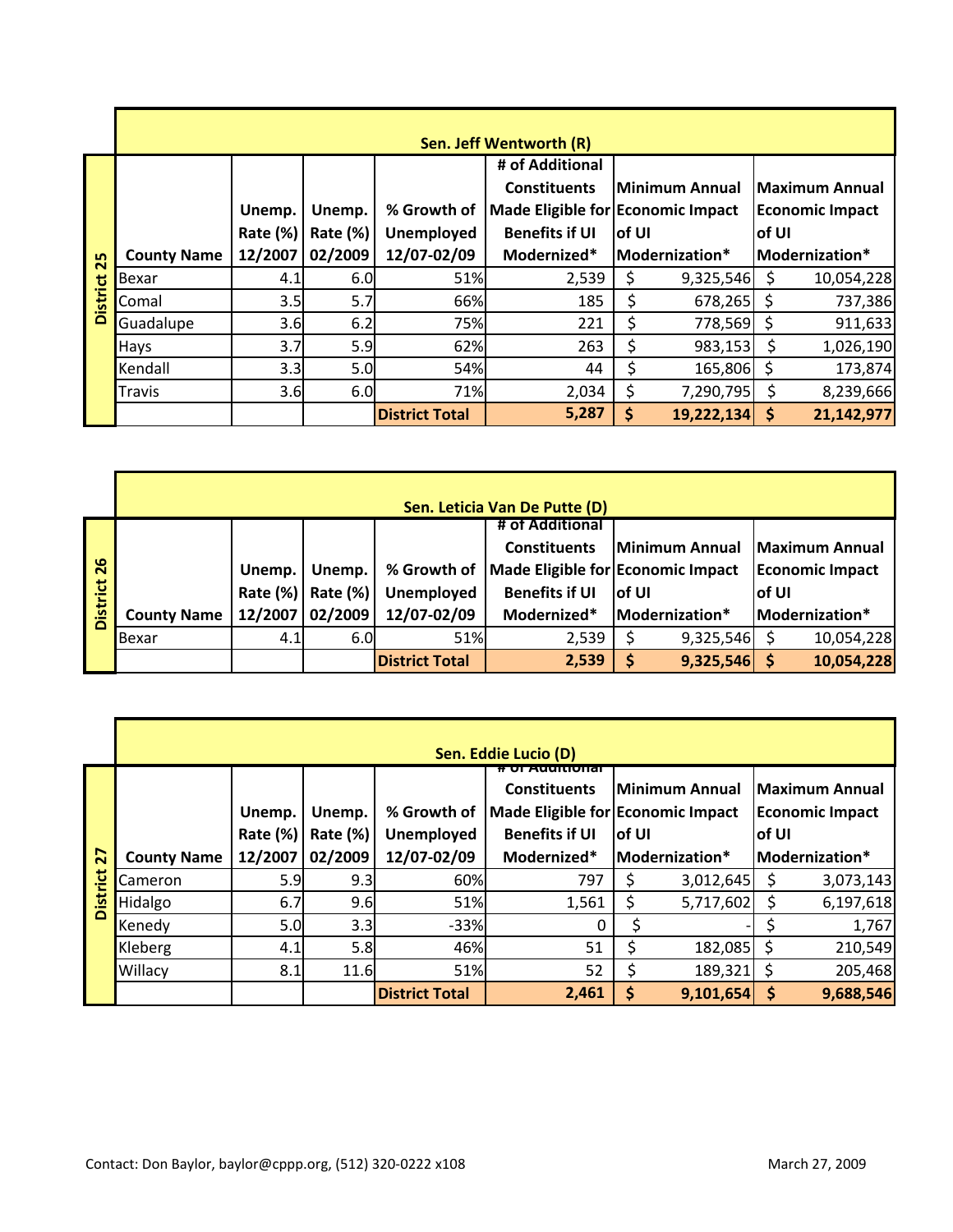|                 |                    |          |          |             | Sen. Robert Duncan (R) |                                                 |                               |
|-----------------|--------------------|----------|----------|-------------|------------------------|-------------------------------------------------|-------------------------------|
|                 |                    |          |          |             | # of Additional        |                                                 |                               |
|                 |                    |          |          |             | <b>Constituents</b>    | <b>Minimum Annual</b>                           | <b>Maximum Annual</b>         |
|                 |                    | Unemp.   | Unemp.   |             |                        | % Growth of   Made Eligible for Economic Impact | <b>Economic Impact</b>        |
|                 |                    | Rate (%) | Rate (%) | Unemployed  | <b>Benefits if UI</b>  | of UI                                           | of UI                         |
|                 | <b>County Name</b> | 12/2007  | 02/2009  | 12/07-02/09 | Modernized*            | Modernization*                                  | Modernization*                |
|                 | Armstrong          | 3.5      | 4.0      | 13%         | $\overline{2}$         | \$<br>3,015                                     | \$<br>9,500                   |
|                 | Borden             | 3.8      | 5.1      | 33%         | $\mathbf{1}$           | $\overline{\xi}$<br>3,015                       | $\overline{\xi}$<br>4,419     |
|                 | <b>Briscoe</b>     | 3.7      | 4.8      | 26%         | $\overline{2}$         | \$<br>4,221                                     | \$<br>7,512                   |
|                 | Carson             | 3.0      | 4.5      | 49%         | 8                      | \$<br>30,147                                    | \$<br>33,582                  |
|                 | Castro             | 3.3      | 4.7      | 45%         | 9                      | \$<br>31,955                                    | \$<br>37,780                  |
|                 | Childress          | 4.6      | 6.1      | 34%         | 9                      | $\overline{\xi}$<br>27,735                      | \$<br>40,431                  |
|                 | Coke               | 8.5      | 8.1      | $-9%$       | 3                      | \$                                              | \$<br>23,861                  |
|                 | Collingsworth      | 3.0      | 5.0      | 60%         | 4                      | \$<br>15,907                                    | \$<br>16,279                  |
|                 | Concho             | 4.7      | 6.4      | 34%         | 4                      | \$<br>12,662                                    | \$<br>18,337                  |
|                 | Cottle             | 3.6      | 4.6      | 27%         | $\overline{2}$         | $\overline{\xi}$<br>4,823                       | \$<br>8,395                   |
|                 | Crosby             | 4.0      | 6.4      | 64%         | 10                     | $\overline{\xi}$<br>38,001                      | \$<br>40,396                  |
|                 | Dawson             | 4.3      | 7.3      | 72%         | 24                     | $\overline{\boldsymbol{\zeta}}$<br>85,722       | \$<br>98,278                  |
|                 | <b>Dickens</b>     | 3.8      | 5.7      | 59%         | 4                      | $\overline{\xi}$<br>15,465                      | \$<br>15,676                  |
|                 | Donley             | 3.6      | 5.1      | 42%         | 5                      | \$<br>17,485                                    | \$<br>21,651                  |
|                 | Fisher             | 3.5      | 5.0      | 49%         | 6                      | $\overline{\xi}$<br>20,500                      | \$<br>22,756                  |
|                 | Floyd              | 4.6      | 6.4      | 53%         | 12                     | \$<br>45,823                                    | \$<br>48,384                  |
|                 | Foard              | 3.7      | 4.4      | 27%         | $\overline{2}$         | \$<br>4,221                                     | $\overline{\xi}$<br>7,291     |
|                 | Garza              | 3.8      | 4.6      | 26%         | 5                      | $\overline{\xi}$<br>13,867                      | \$<br>24,965                  |
|                 | Gray               | 3.2      | 6.4      | 104%        | 52                     | \$<br>164,816                                   | $\zeta$<br>229,114            |
| 28              | Hale               | 4.2      | 5.7      | 39%         | 49                     | $\overline{\xi}$<br>161,586                     | \$<br>212,096                 |
|                 | Hall               | 4.7      | 8.0      | 82%         | 8                      | $\overline{\boldsymbol{\zeta}}$<br>26,070       | $\overline{\xi}$<br>31,955    |
| <b>District</b> | Hardeman           | 3.3      | 6.2      | 101%        | 11                     | $\overline{\xi}$<br>34,245                      | \$<br>47,029                  |
|                 | Haskell            | 3.7      | 4.7      | 37%         | 8                      | \$<br>25,323                                    | \$<br>34,245                  |
|                 | Hockley            | 3.3      | 5.6      | 81%         | 44                     | $\overline{\mathsf{S}}$<br>152,223              | $\zeta$<br>185,703            |
|                 | Irion              | 2.8      | 4.0      | 42%         | $\overline{2}$         | \$<br>6,632                                     | \$<br>8,175                   |
|                 | Jones              | 4.6      | 6.6      | 50%         | 29                     | \$<br>104,910                                   | \$<br>115,769                 |
|                 | Kent               | 3.2      | 4.8      | 50%         | $\mathbf{1}$           | $\overline{\xi}$<br>4,221                       | \$<br>4,640                   |
|                 | King               | 4.6      | 5.4      | 25%         | $\boldsymbol{0}$       | \$<br>1,206                                     | $\overline{\xi}$<br>2,209     |
|                 | Knox               | 3.4      | 5.4      | 58%         | 6                      | $\overline{\xi}$<br>21,651                      | \$<br>21,706                  |
|                 | Lamb               | 3.5      | 4.9      | 43%         | 27                     | $\overline{\xi}$<br>94,660                      | \$<br>114,443                 |
|                 | Lubbock            | 3.3      | 4.5      | 34%         | 302                    | $\overline{\xi}$<br>945,397                     | $\overline{\xi}$<br>1,358,960 |
|                 | Lynn               | 4.2      | 5.6      | 47%         | 9                      | $\overline{\xi}$<br>31,352                      | \$<br>36,012                  |
|                 | Mitchell           | 4.6      | 7.4      | 70%         | 16                     | $\overline{\xi}$<br>56,559                      | $\overline{\xi}$<br>63,308    |
|                 | Motley             | 4.2      | 4.6      | 13%         | 1                      | \$<br>2,412                                     | \$<br>7,512                   |
|                 | Nolan              | 3.4      | 5.4      | 68%         | 26                     | $\overline{\boldsymbol{\zeta}}$<br>93,676       | $\zeta$<br>103,704            |
|                 | Reagan             | 2.0      | 2.8      | 73%         | 5                      | $\overline{\xi}$<br>17,233                      | \$<br>19,897                  |
|                 | Runnels            | 4.0      | 5.6      | 47%         | 14                     | $\overline{\xi}$<br>49,440                      | \$<br>57,001                  |
|                 | Schleicher         | 3.4      | 6.8      | 110%        | 7                      | $\overline{\xi}$<br>22,314                      | \$<br>31,955                  |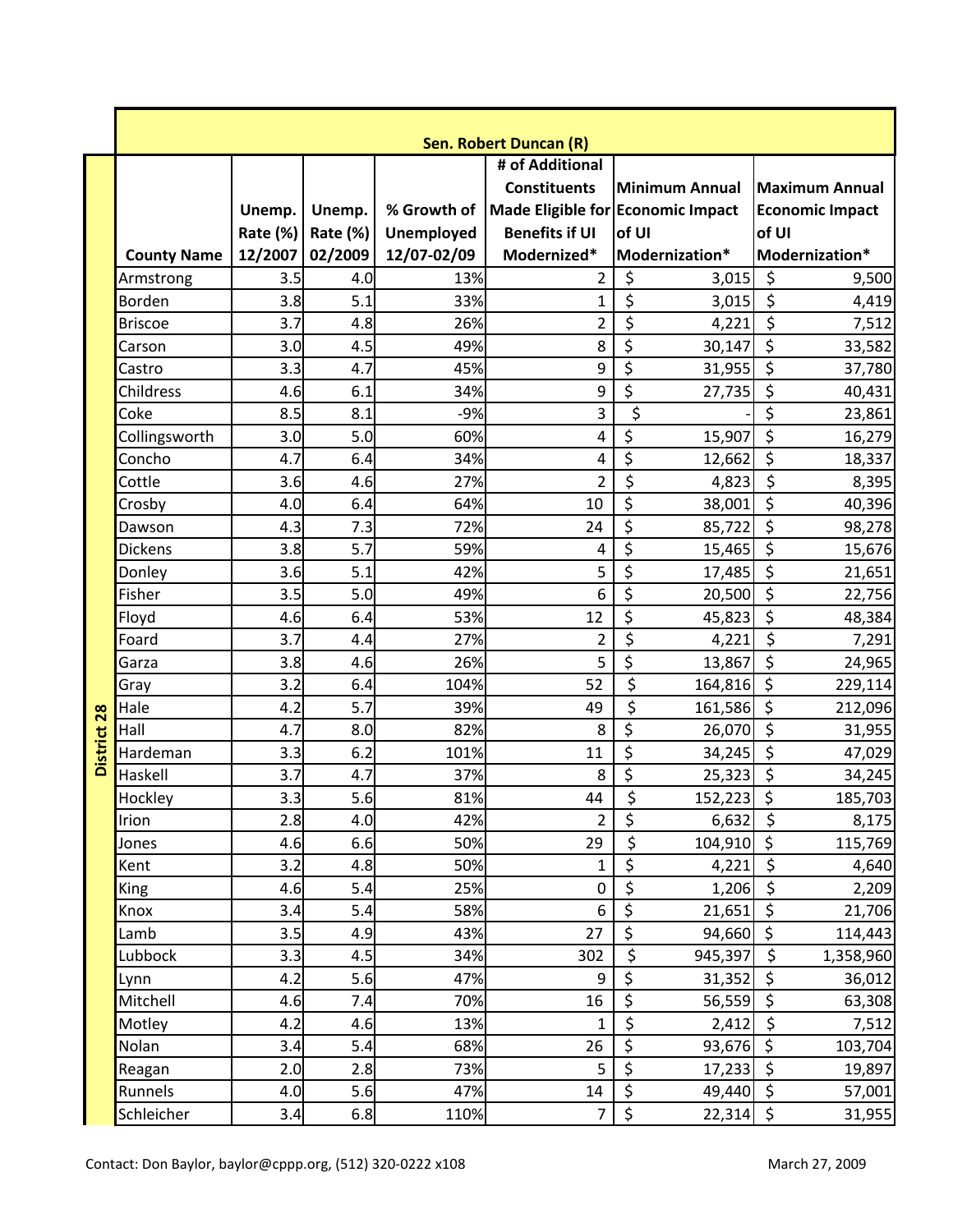| Upton<br>Wheeler | 3.0<br>2.3 | 4.6<br>3.5 | 70%<br>69% |     | 18,779<br>26,954 | 21,103<br>30,147 |
|------------------|------------|------------|------------|-----|------------------|------------------|
| Tom Green        | 3.6        | 5.4        | 52%        | 158 | 585,447          | 623,915          |
| <b>Terry</b>     | 4.0        | 6.2        | 58%        | 21  | 80,862           | 81,396           |
| Swisher          | 4.2        | 5.1        | 22%        | 8   | 19,294           | 39,768           |
| <b>Stonewall</b> | 2.9        | 4.7        | 63%        |     | 8,616            | 9,044            |
| Sterling         | 2.7        | 3.5        | 33%        |     | 4,221            | 6,186            |
| Scurry           | 3.6        | 4.9        | 44%        | 20  | 70,543           | 85,059           |

|                 |                    |          |             |                       | <b>Sen. Eliot Shapleigh (D)</b>        |        |                |        |                        |
|-----------------|--------------------|----------|-------------|-----------------------|----------------------------------------|--------|----------------|--------|------------------------|
|                 |                    |          |             |                       | # of Additional<br><b>Constituents</b> |        | Minimum Annual |        | <b>Maximum Annual</b>  |
| 29              |                    | Unemp.   | Unemp.      | % Growth of           | Made Eligible for Economic Impact      |        |                |        | <b>Economic Impact</b> |
| <b>District</b> |                    | Rate (%) | Rate $(\%)$ | Unemployed            | <b>Benefits if UI</b>                  | lof UI |                | lof UI |                        |
|                 | <b>County Name</b> | 12/2007  | 02/2009     | 12/07-02/09           | Modernized*                            |        | Modernization* |        | Modernization*         |
|                 | <b>El Paso</b>     | 4.3      | 6.9         | 62%                   | 287                                    |        | 1,071,084      |        | 1,120,247              |
|                 |                    |          |             | <b>District Total</b> | 287                                    |        | 1,071,084      |        | 1,120,247              |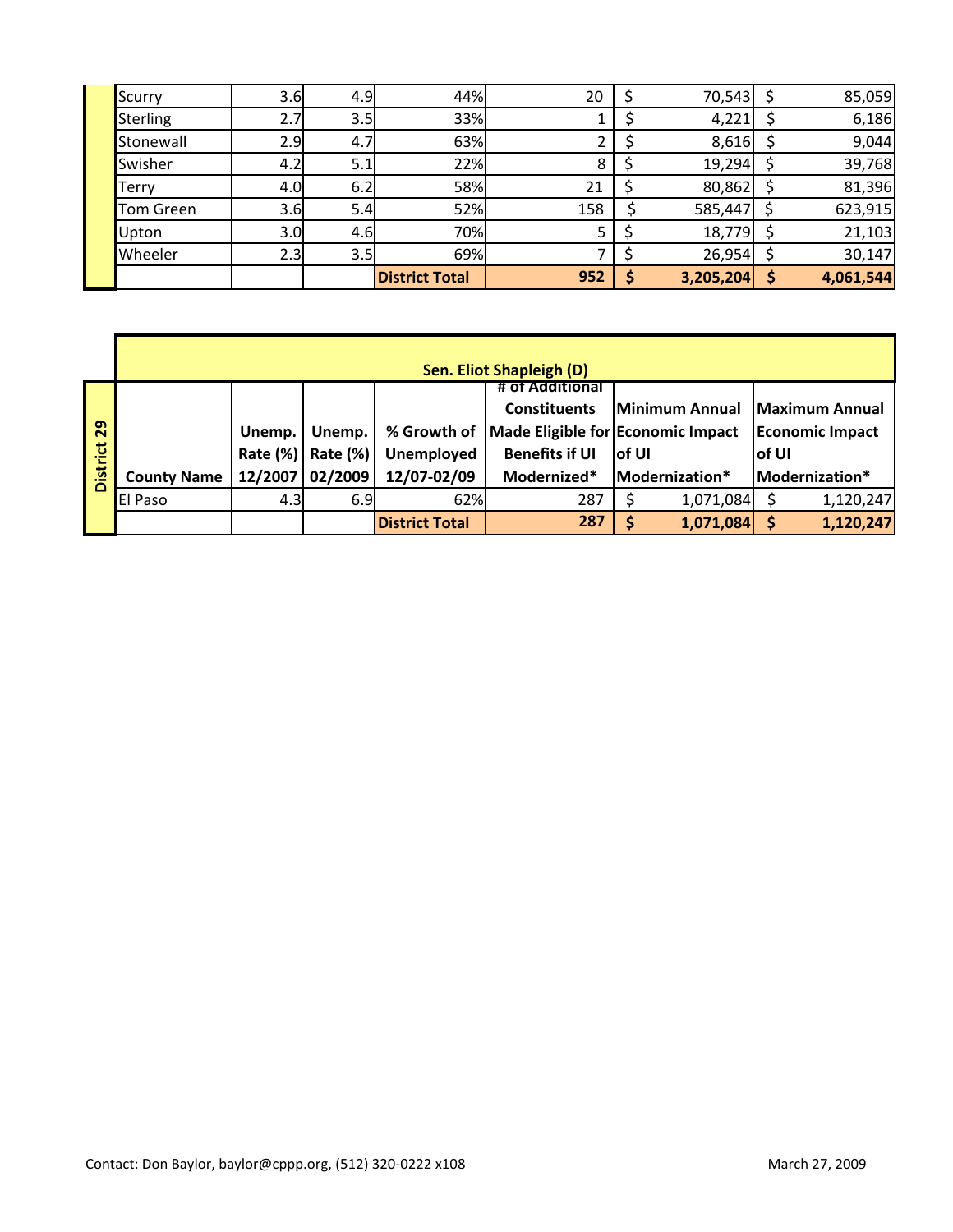|                 |                    |                    |                    |                       | Sen. Craig Estes (R)                                                                                                |                         |                    |                                                 |
|-----------------|--------------------|--------------------|--------------------|-----------------------|---------------------------------------------------------------------------------------------------------------------|-------------------------|--------------------|-------------------------------------------------|
|                 |                    | Unemp.<br>Rate (%) | Unemp.<br>Rate (%) | Unemployed            | НОГАТОГО ПИТОТИЯ<br><b>Constituents</b><br>% Growth of   Made Eligible for Economic Impact<br><b>Benefits if UI</b> | Minimum Annual<br>of UI | of UI              | <b>Maximum Annual</b><br><b>Economic Impact</b> |
|                 | <b>County Name</b> | 12/2007            | 02/2009            | 12/07-02/09           | Modernized*                                                                                                         | Modernization*          |                    | Modernization*                                  |
|                 | Archer             | 3.1                | 5.5                | 82%                   | 18                                                                                                                  | \$<br>61,861            | \$                 | 75,969                                          |
|                 | Baylor             | 3.8                | 5.4                | 51%                   | 6                                                                                                                   | \$<br>23,514            | \$                 | 25,628                                          |
|                 | Clay               | 3.4                | 6.3                | 85%                   | 25                                                                                                                  | \$<br>86,164            | \$                 | 107,925                                         |
|                 | Collin             | 3.9                | 6.6                | 71%                   | 1,642                                                                                                               | \$<br>5,874,393         | \$                 | 6,663,602                                       |
|                 | Cooke              | 3.4                | 5.2                | 61%                   | 71                                                                                                                  | \$<br>266,887           | \$                 | 276,143                                         |
| 30              | Denton             | 3.8                | 6.4                | 67%                   | 1,321                                                                                                               | \$<br>4,814,355         | \$                 | 5,273,242                                       |
|                 | Grayson            | 4.7                | 7.1                | 52%                   | 225                                                                                                                 | \$<br>830,237           | \$                 | 883,733                                         |
| <b>District</b> | Jack               | 2.8                | 5.0                | 90%                   | 18                                                                                                                  | \$<br>61,198            | \$                 | 78,984                                          |
|                 | Montague           | 3.5                | 5.4                | 61%                   | 35                                                                                                                  | \$<br>129,467           | \$                 | 134,454                                         |
|                 | Palo Pinto         | 3.6                | 6.3                | 80%                   | 57                                                                                                                  | \$<br>196,410           | \$                 | 238,158                                         |
|                 | Parker             | 3.9                | 6.3                | 64%                   | 201                                                                                                                 | \$<br>744,103           | \$                 | 794,061                                         |
|                 | Shackelford        | 2.4                | 3.4                | 46%                   | 4                                                                                                                   | \$<br>13,867            | \$                 | 16,128                                          |
|                 | <b>Stephens</b>    | 3.2                | 5.2                | 71%                   | 15                                                                                                                  | \$<br>55,233            | \$                 | 62,705                                          |
|                 | Throckmorton       | 3.5                | 5.0                | 34%                   | 2                                                                                                                   | \$<br>7,235             | \$                 | 10,384                                          |
|                 | Wichita            | 4.2                | 6.9                | 64%                   | 251                                                                                                                 | \$<br>931,454           | \$                 | 987,602                                         |
|                 | Wilbarger          | 3.3                | 4.3                | 35%                   | 16                                                                                                                  | \$<br>51,852            | \$                 | 74,013                                          |
|                 | Wise               | 4.0                | 6.6                | 67%                   | 113                                                                                                                 | \$<br>410,052           | \$                 | 450,390                                         |
|                 | Young              | 3.1                | 5.5                | 84%                   | 35                                                                                                                  | \$<br>120,409           | \$                 | 149,527                                         |
|                 |                    |                    |                    | <b>District Total</b> | 4,058                                                                                                               | \$<br>14,678,693        | $\dot{\mathsf{S}}$ | 16,302,648                                      |